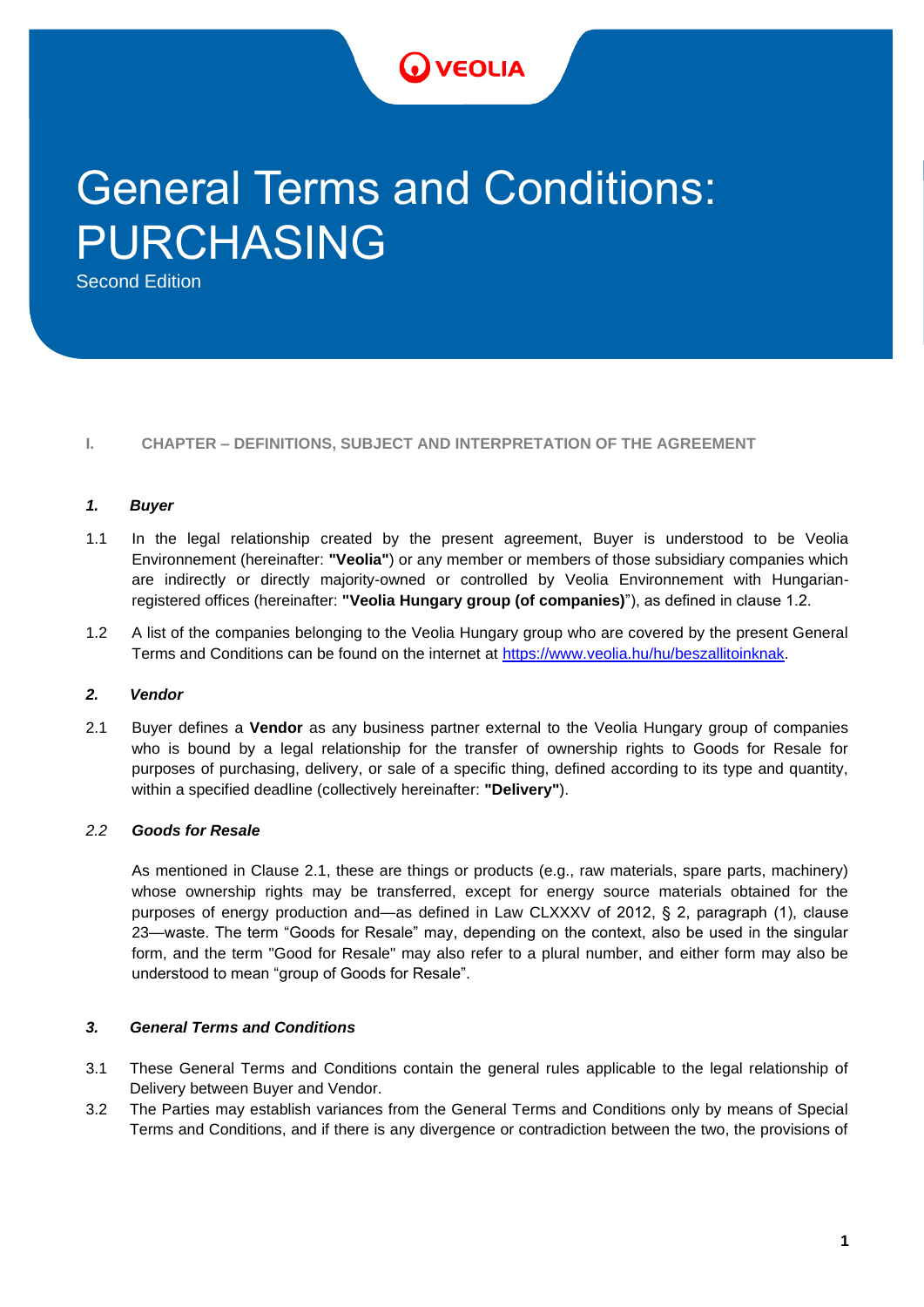the Special Terms and Conditions shall have primacy and shall govern the legal relationship between the Parties.

#### *4. Special Terms and Conditions*

- 4.1 These are special provisions concerning the subject of the Agreement, as compared to the General Terms and Conditions, that are contained in the following document(s):
	- (i) a Special Agreement, and/or
	- (ii) a Framework Agreement, any Call-off Order sent on the basis of the Framework Agreement, and/or
	- (iii) a Purchase Order and the signed Confirmation issued in response to it.
- 4.2 Likewise, other documents associated with clauses (i)-(iii), such as contractual specifications, price lists, technical descriptions in a quotation from Vendor, and, in the case of tender bidding processes, signed agreements as well as the call for proposals and its documentation, shall also be considered part of the Special Terms and Conditions.

#### *5. Agreement*

5.1 The basis of the creation of the contractual obligation; the expression by two or more legal parties of their mutual desire to enter into cooperation which takes legal force and which creates both binding requirements and entitlements. Together, the General Terms and Conditions and the Special Terms and Conditions constitute the entire Agreement created between the Parties, and they define the contents of the Delivery legal relationship.

#### *6. Special Agreement*

6.1 The Parties may conclude a Special Agreement in relation to specified Goods for Resale, and it shall define any peculiar provisions beyond the General Terms and Conditions (e.g., contact details of the contracting Parties, the subject of the Agreement, deadlines for fulfilment, and terms specific to the subject).

#### *7. Framework Agreement*

- 7.1 The Parties may conclude a Framework Agreement in the matter of the purchase and delivery of certain Goods for Resale, on the basis of which Buyer is entitled to do the following:
	- (i) to make one-off orders for Goods for Resale within defined monetary value limits and/or quantity range;
	- (ii) to place regular call-off orders for Goods for Resale or groups of Goods for Resale based on a specified price list for the duration of the Framework Agreement.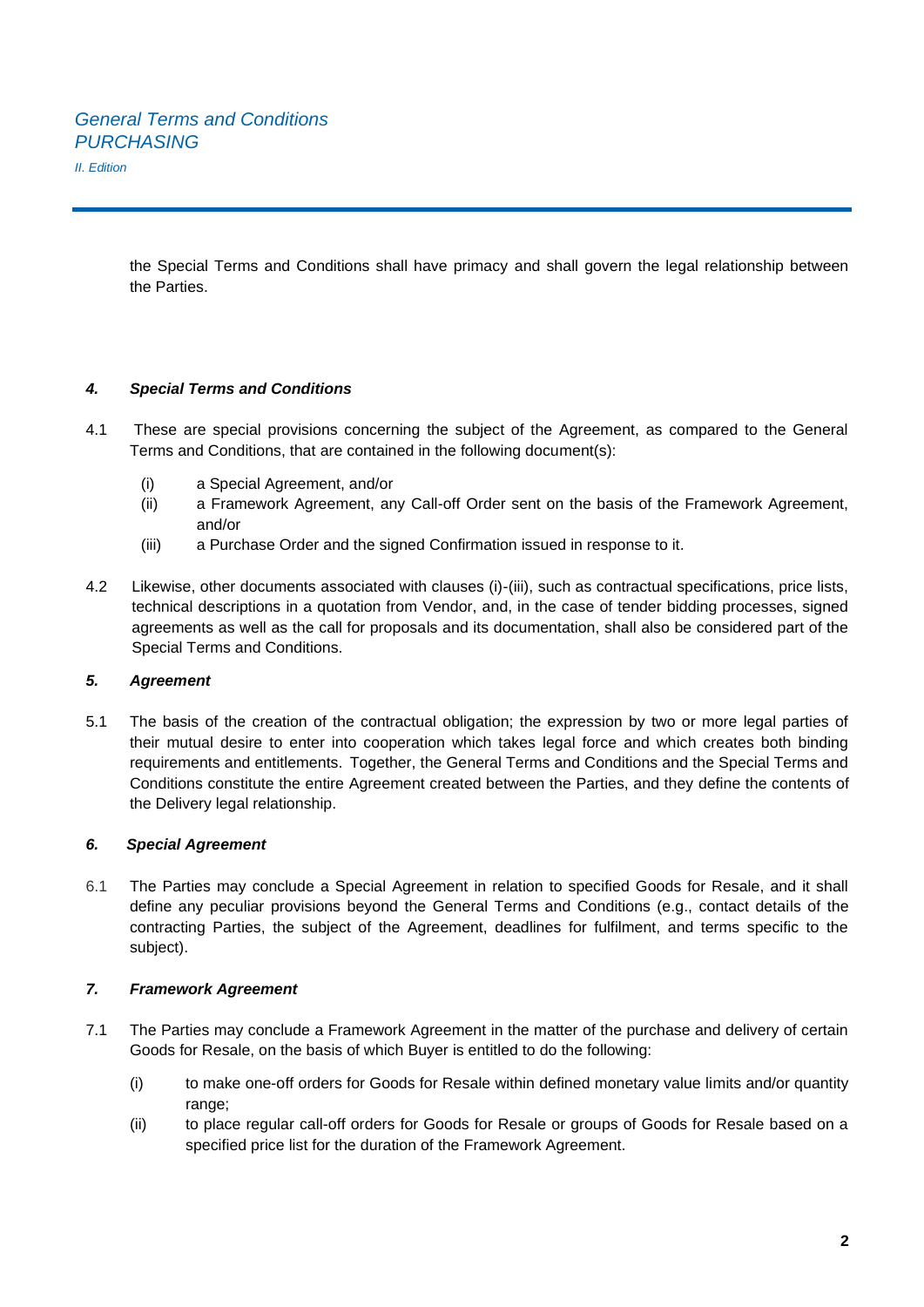7.2 Given that the Parties have conceived the Framework Agreement to extend (where possible) to all members of the Veolia Hungary group of companies, any member company of the Veolia Hungary group which is signatory to the present Framework Agreement is entitled to place Call-off Orders. Vendor agrees that, for the duration of the Framework Agreement, any of the member companies falling within the scope of the Framework Agreement as defined in Clause 1.2 may join the Framework Agreement as a Party by signing an amendment for that purpose.

#### *8. Purchase Orders*

A legal relationship of Delivery may also be created between the Parties when Buyer orders certain Goods for Resale from Vendor by sending an official document designed for that purpose which is either generated by their information system or properly issued in some other way (hereinafter: **"Order"** or "**Order Form**") and in response to which Buyer receives Vendor's formal acknowledgement (hereinafter: **"Confirmation**"). The Parties agree that a legal relationship according to the present clause may only be created between the Parties if Vendor accepts these General Terms and Conditions simultaneously with the Confirmation of the Order. The Order-Confirmation process is defined in Clause 11 of these General Terms and Conditions.

#### **9. Interpretation and Scope of the Agreement**

- 9.1 The Parties specifically note that any differing or variant general terms and conditions or other similar documents customarily applied by Vendor shall not be applicable to this Agreement without the express written consent of a representative of Buyer with commensurate signature authority. Acceptance and handover of Deliveries or services and fulfilment of payment shall not imply acceptance of Vendor's customary general terms and conditions.
- 9.2 The Agreement fully comprises the entirety of the actionable terms agreed between the Parties, and, unless the Parties agree in writing to terms which differ from the General Terms and Conditions, their signing of the Agreement shall nullify any other verbal, written, or other agreements between the Parties in connection with undertakings within the scope of the Agreement and shall take force in their stead.
- 9.3 On the basis of the contractual relationship created between them by the Agreement, the Parties waive the application of Act V of 2013 on the Civil Code (hereinafter: **"Civil Code"**), § 6:63, Paragraph (5).
- 9.4 The invalidity or unenforceability of any one of the terms of the Agreement shall not affect the validity or enforceability of any of the other terms of the Agreement.
- 9.5 The failure of any Party to exercise a right arising from the Agreement shall not be construed as a waiver of any other rights.

#### **10. Subject and Term of the Agreement**

- 10.1 Vendor shall transfer its rights of ownership over the ordered Goods for Resale to Buyer in exchange for Buyer's payment of the purchase price, and shall hand over the Goods for Resale in accordance with the provisions set out in the Agreement.
- 10.2 The Agreement shall be in force from the date of the Parties signing it, until the Parties completely fulfill the Agreement's provisions, including warranties and guarantees.
- **II. CHAPTER – PROVISIONS CONCERNING FULFILMENT**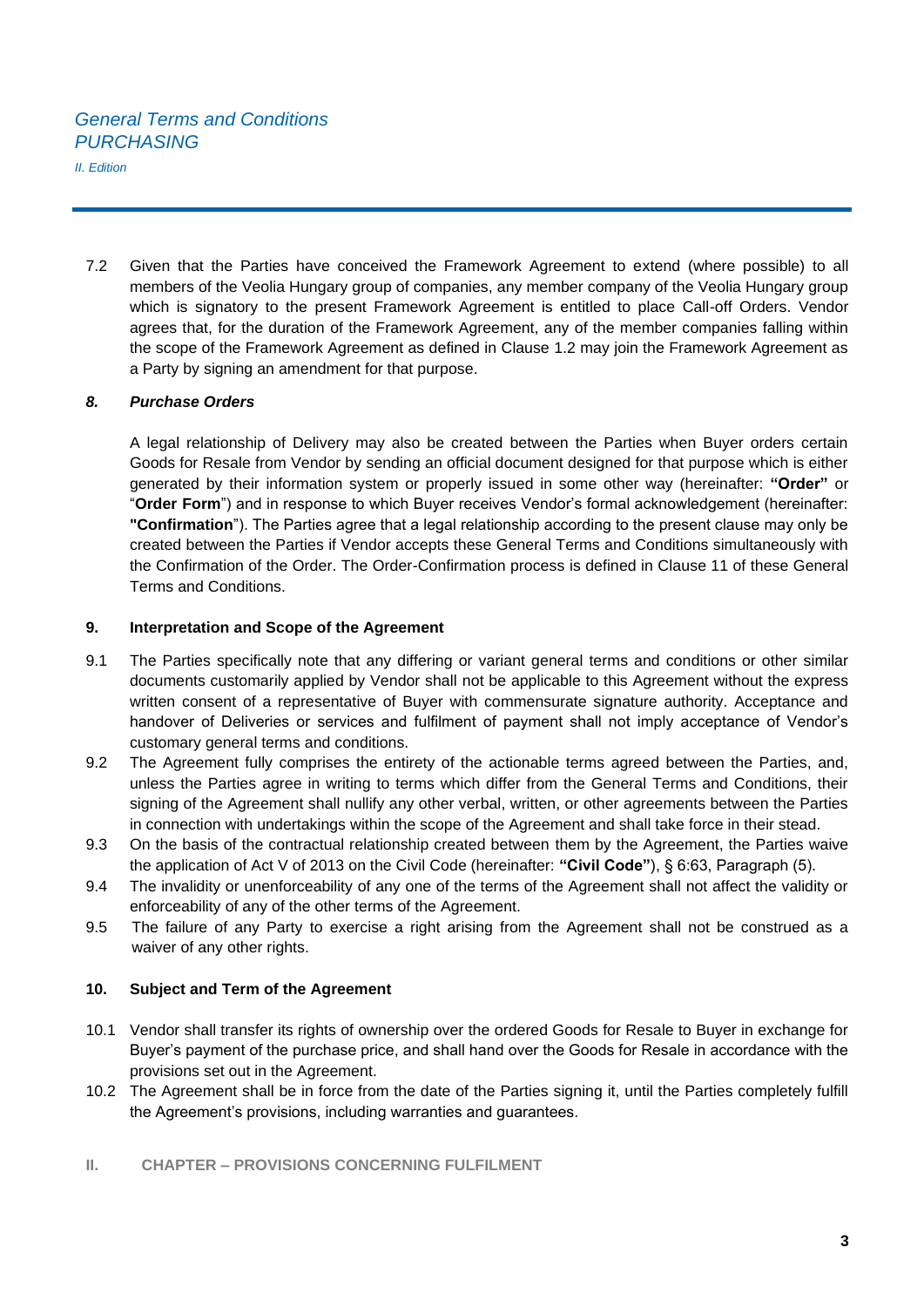#### **11. Purchase Orders, Confirmations, and Call-off Orders**

- 11.1 In the absence of a Framework Agreement or Special Agreement, Buyer shall, according to its own needs, order Goods for Resale (and in certain cases delivery) from Vendor using a Purchase Order as defined in Clause 8. Buyer shall send said Purchase Order by fax or other electronic means to Vendor, or, in case of immediate delivery, by a verifiable means, via delivery in person followed by a written acknowledgement of receipt.
- 11.2 Within five (5) working days of Vendor's receipt of the Purchase Order, Vendor shall respond with an authorised acceptance of the Purchase Order (hereinafter: **"Confirmation"**) by fax or other electronic means. In the case of personal delivery, Confirmation occurs immediately in the form of the handed-over Purchase Order, its signature by a person authorised by Vendor, and the form's return to Buyer. If Confirmation does not reach Buyer within the time period specified above, but Vendor nonetheless fulfils the Purchase Order, then the Parties shall deem that Vendor's conduct shall constitute implicit acceptance of the Purchase Order and the applicable General Terms and Conditions as written therein. Buyer shall be bound to its bid until the expiration of the deadline, but if Confirmation arrives after said date, then Buyer may decide to uphold the bid anyway, or to accept its fulfilment.
- 11.3 Confirmation must contain clear indication that the Purchase Order and the General Terms and Conditions referred to therein are accepted by Vendor without modification. If Confirmation from Vendor contains any disagreement, the Purchase Order shall come into force only if Buyer accepts the stated difference(s) and confirms such in writing to Vendor.
- 11.4 In the event that Vendor is unable to duly fulfil the particulars of a given Purchase Order (e.g., quantity or delivery deadline), then Vendor is required to notify Buyer thereof via fax or other electronic means within five (5) workdays of receipt of the Purchase Order, with indication of its deficiencies and an authorised signature.
- 11.5 If Buyer wishes to pursue the Purchase Order despite Vendor's notification of deficiencies (as described in the previous paragraph), then Buyer shall modify the Purchase Order on the basis of the response from Vendor, and shall re-submit it to Vendor by fax or other electronic means.
- 11.6 If Vendor confirms the Purchase Order, then Vendor shall be required to fulfil the Purchase Order for the items as defined therein.
- 11.7 If a Framework Agreement is in force, then a call-off order for concrete Goods for Resale—including the requested items, the delivery deadline, and a precisely specified place of fulfilment—shall occur when Buyer sends an order issued by its information system or by another means (hereinafter: **"Call-off Order"**). In the absence of any alternate provisions in the Framework Agreement, the terms relating to Confirmation in these General Terms and Conditions shall also apply to any given Call-off Order, with the exception of Clause 11.3.
- 11.8 If a Special Agreement has been concluded by the Parties, then the place of fulfilment, deadline, and concrete conditions shall be found in the text of the Special Agreement.

#### **12. Fulfilment Deadlines**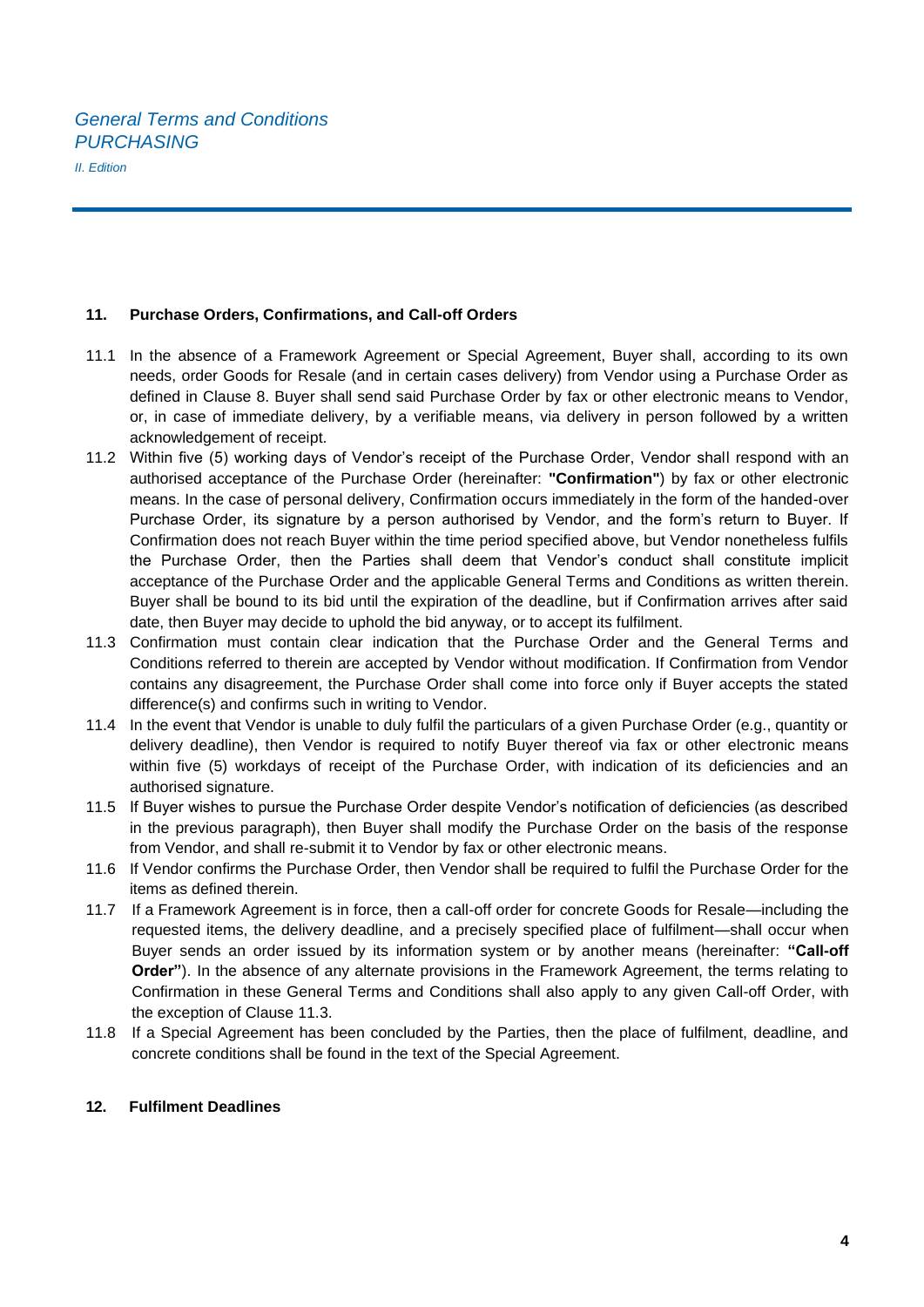# *General Terms and Conditions PURCHASING*

*II. Edition* 

- 12.1 Deliveries shall be deemed as fulfilled when the ordered Goods for Resale have been handed over at the place of fulfilment specified in the Special Terms and Conditions, or when Vendor has handed over the Goods for Resale to Buyer in accordance with the Agreement, and Buyer has accepted them.
- 12.2 Vendor and its associated service providers shall immediately notify Buyer of any evident delays in fulfillment, even if the fulfilment deadline has not yet expired.
- 12.3 If fulfilment is delayed due to causes attributable to Vendor, then Vendor shall pay a penalty fee in accordance with Clause 22 of these General Terms and Conditions.
- 12.4 Early delivery is possible only with Buyer's prior expressed consent.

#### **13. Liabilities**

- 13.1 If shipment is made with the resources of Buyer or via a courier service appointed by Buyer, then liability shall fall upon Buyer at the time of handover from Vendor to courier. In all other cases, the hazards borne by Buyer shall include liabilities associated with handover at the place of fulfilment as defined in the General Terms and Conditions (including unloading).
- 13.2 Any liabilities or additional costs arising from failure to follow Buyer's delivery instructions shall be borne by Vendor.
- 13.3 Vendor is also responsible for any additional costs arising from expedited shipment necessary to comply with fulfilment deadlines.

#### **14. Receiving of Goods**

- 14.1 Vendor is required to notify Buyer by fax or other electronic means of the precise time of delivery of the ordered Goods for Resale at least three (3) days prior to delivery. Failing this, Buyer cannot guarantee that the place of handover-reception will be in operation, and Vendor shall bear any additional costs that arise therefrom.
- 14.2 Buyer shall accept handover from Vendor of the Goods for Resale in their specified quantity and quality at the place specified as the delivery address in the Special Terms and Conditions.
- 14.3 In the course of said handover, Buyer shall make inspections to ensure that the Purchase Order and the shipping manifest agree (in quantity, unit price) and that any packaging is undamaged. In case of a difference in quantity and/or qualitative fault and/or damaged packaging, Buyer may reject the shipment and ask that the Goods for Resale be returned at Vendor's expense.
- 14.4 Quantitative acceptance shall occur at the time of arrival of the shipment, except in the case of bulk packaged goods. Handover of these goods shall be done merely on the basis of the package count; in such a case, Buyer shall be permitted to complete acceptance of the goods within the given number of packages within eight (8) days. Buyer shall complete its qualitative acceptance of the delivery within eight (8) days of handover.
- 14.5 In cases where the Agreement for delivery of the ordered Goods for Resale also specifies installation, assembly, deployment, etc. (hereinafter: **"Entry into Service"**), then the date of quality acceptance shall be the date of Entry into Service; or, in cases which stipulate a testing period, it shall be understood as the date on which a record of successful operation is entered and signed in the logbook. A worksheet for successful completion of Entry into Service shall be issued by Vendor. The required handover documentation (declarations by vendor, machine documents, etc.) must be attached to the logbook or worksheet as appendices.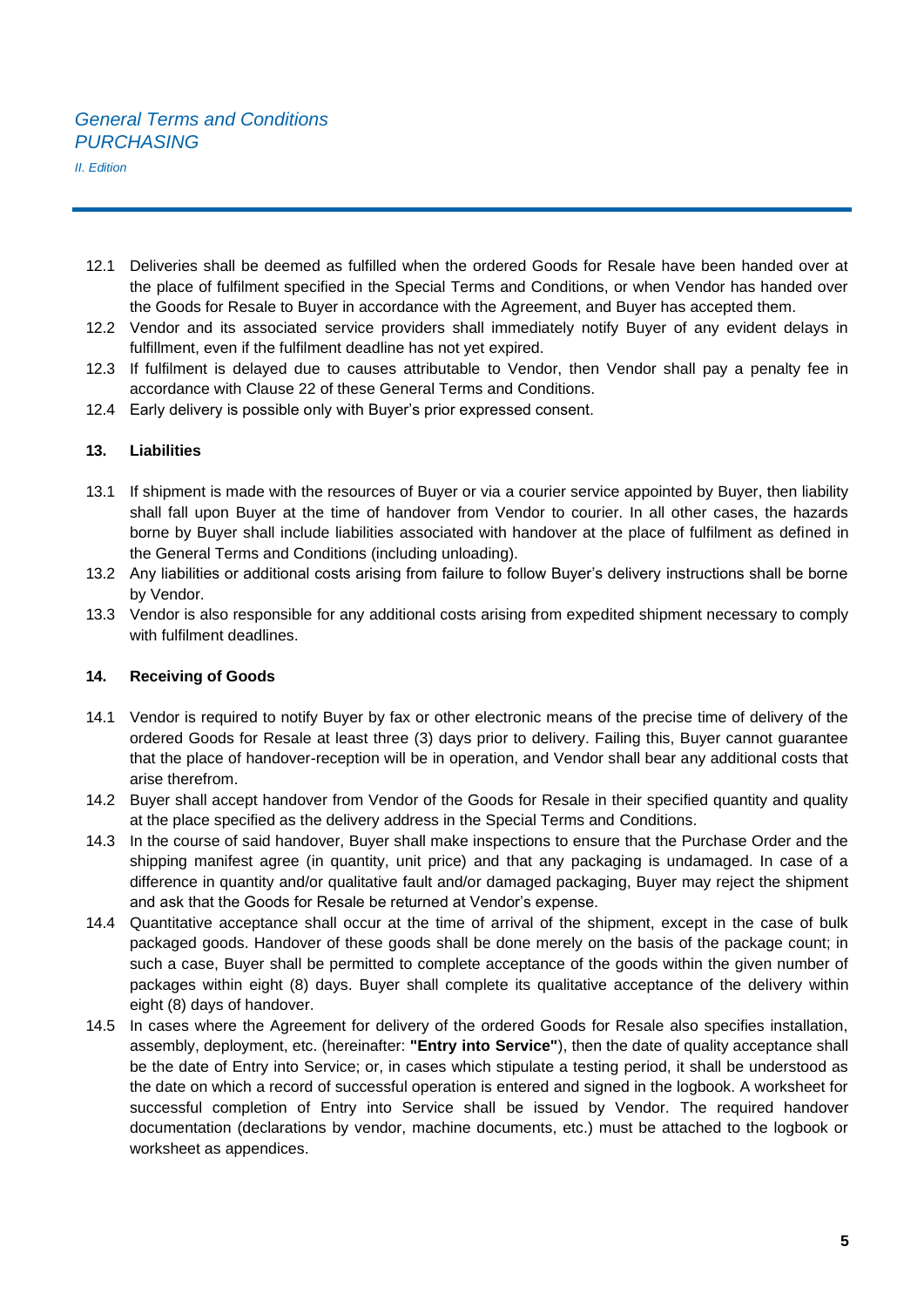- 14.6 *At the time of receiving the Goods for Resale, Vendor shall provide Buyer with an official manifest or similar document that certifies fulfilment (hereinafter: Manifest) which specifies the Purchase Order number, and—where fulfilment is on the basis of a Special or Framework Agreement—the numbers of the Special or Framework Agreement and the Call-off Order and which also describes in detail the contents of the delivery, as well as additional documents specified in the General Terms and Conditions (e.g. packing list, quality certifications, quality control sheet, maintenance instructions). If Goods for Resale require a safety information sheet, then a copy of the most recent version shall be attached. If any of the above documents are missing, then Buyer shall be entitled to refuse delivery.* Fulfilment shall be certified by the seal and signature of Buyer's authorised representative on the Manifest.
- 14.7 Vendor shall be responsible for any liabilities arising from incomplete, insufficient, damaged, or inappropriate packing of the Goods for Resale. The Parties shall make a record on site of any potential (transport) damage, any potential deficiencies, or any unsuitable fulfilment.
- 14.8 In the absence of any provisions diverging from those of the General Terms and Conditions, handover of the Goods for Resale shall be carried out on workdays between 8:00 AM and 2:00 PM.

## **15. Associated Services**

- 15.1 If needed and by prior mutual agreement, Vendor shall undertakes to provide Buyer's employees and technicians (hereinafter: **"Technicians"**) with technical presentations, written instructions, user's manuals, datasheets, application notes, and other documentation, in Hungarian wherever possible, on Goods for Resale which are listed in the Catalogue or which are ordered specially.
- 15.2 Vendor shall provide Buyer with all technical and/or commercial information that will give Buyer's Technicians the best possible understanding of the Goods for Resale that are sold by Vendor.
- 15.3 Vendor undertakes to hold product presentations if required by Buyer, for Buyer's Technicians at times and places agreed in advance.
- 15.4 Buyer may require Vendor to keep specific Goods for Resale (to be specified in the Special Terms and Conditions) available to Buyer for a period of time (also to be specified in the Special Terms and Conditions) even after the expiry of the warranty period.
- 15.5 Vendor shall undertake, in specific cases and in specific manners as defined in the Special Terms and Conditions, to store Goods for Resale which are the property of Buyer, in separate secure storage, in a manner prescribed by Buyer.
- 15.6 Vendor shall offer the services defined in this section to Buyer at no extra charge.
- *15.7 Vendor shall, at Buyer's request, buy back delivered but unused bulk goods at a minimum of 80% of their sale price within three (3) months of their handover-acceptance.*

**CHAPTER III. - CONDITIONS OF INVOICING AND PAYMENT** 

**16. Determination of Prices**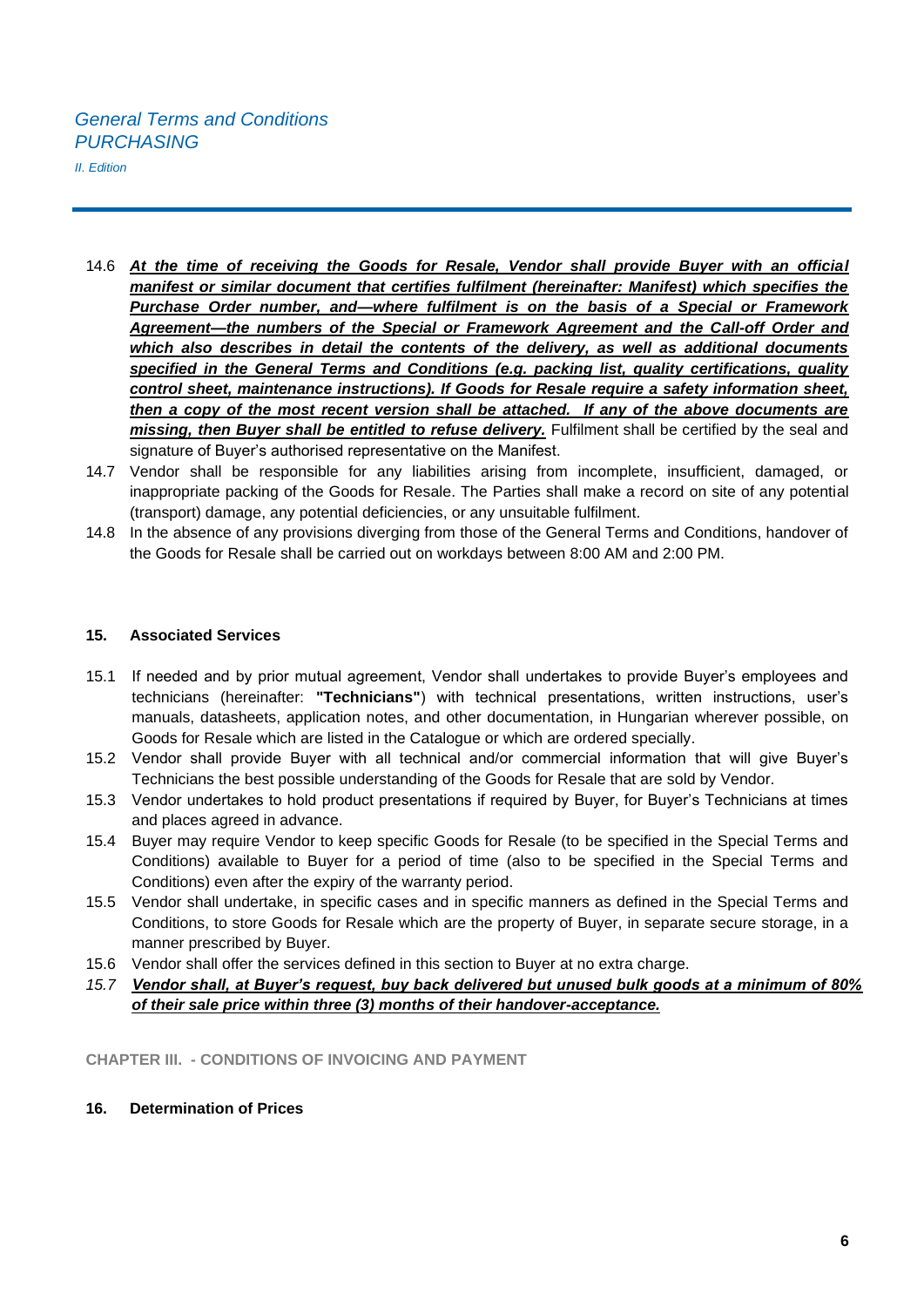- 16.1 In the case of a Framework Agreement, the prices to be paid for delivery of ordered Goods for Resale shall be based on the prices given in the Catalogue and on the discounts specified therein. In the case of a Special Agreement, said prices shall be specified in the text of the Special Agreement, but in the case of a Purchase Order, they shall appear on the Order Form.
- 16.2 Any additional costs (procurement, manufacture, packaging, insurance, customs fees, other fees, storage, consignment stock outsourcing, etc.) shall be included in said prices.
- 16.3 Vendor shall offer Buyer free delivery within the territory of Hungary.
- 16.4 The Parties agree that required payments under the current Agreement—in the absence of any overriding provisions different from the General Terms and Conditions—shall be made in Hungarian Forint (HUF). The prices defined in the Agreement shall be net prices, to which general sales tax in the amount applicable at the time of invoicing shall be added.

# **17. Invoicing and Payment Conditions**

- 17.1 Vendor shall issue a separate invoice for the fulfilment of each individual purchase order, Call-off Order, or Special Agreement, to the appropriate Buyer as specified in the Special Terms and Conditions. The Parties may also specify monthly invoicing in the Special Terms and Conditions.
- 17.2 The invoice and a copy of the Purchase Order, Call-off Order, Confirmation, and proof of delivery (e.g. a copy of the Manifest, certificate of acceptance, worksheet, packing sheet, inspection sheet, etc.), including the required appendices to the invoice, shall be sent to the postal address specified in the Special Terms and Conditions.
- *17.3 Furthermore, upon payment of the invoice, Vendor shall be listed as a partner of the Buyer, or else Vendor shall properly complete the supplier form provided by Buyer and shall send it with an authorised company signature to Buyer.*
- 17.4 Each invoice shall include the numbers and dates of every relevant Purchase Order, Special Agreement, Framework Agreement, or Call-off Order, as well as the information sufficient to identify the ordered items. The contents of the invoice and the number of copies submitted shall comply with the applicable laws regarding accounting. *Buyer shall be entitled to return submitted invoices that do not comply with all the provisions of Clause 17.* In such a case of erroneous invoicing, Buyer must act without delay, and the deadline for payment as specified in the Agreement shall be counted from the date of receipt of the corrected, errorless invoice.
- 17.5 The Parties agree that, in the case of delay on the part of any one Buyer, other Buyers shall not be affected, even if companies defined in Clause 1.2 of the General Terms and Conditions are involved. Vendor shall fulfill requests to delinquent Buyers separately.
- 17.6 In case of fulfilment in accordance with the Agreement, Buyer shall pay the accounted and undisputed amount within thirty (30) days of receipt of the invoice by electronic transfer to Vendor's bank account as specified on the invoice.
- 17.7 The Parties agree that the date of receipt of the invoice shall be that of Buyer's registry stamp/filing mark on the invoice, or, in the case of an electronic registry system, its electronic timestamp.
- 17.8 The date of payment shall be that on which the amount of the invoice is debited from Buyer's bank account.
- 17.9 In the case of delayed payment, Vendor shall send a demand for payment to Buyer by registered letter with acknowledgement of receipt. If payment has not been made in response to a request for payment (even for partial payment) more than thirty (30) days following its receipt, then Vendor shall be entitled to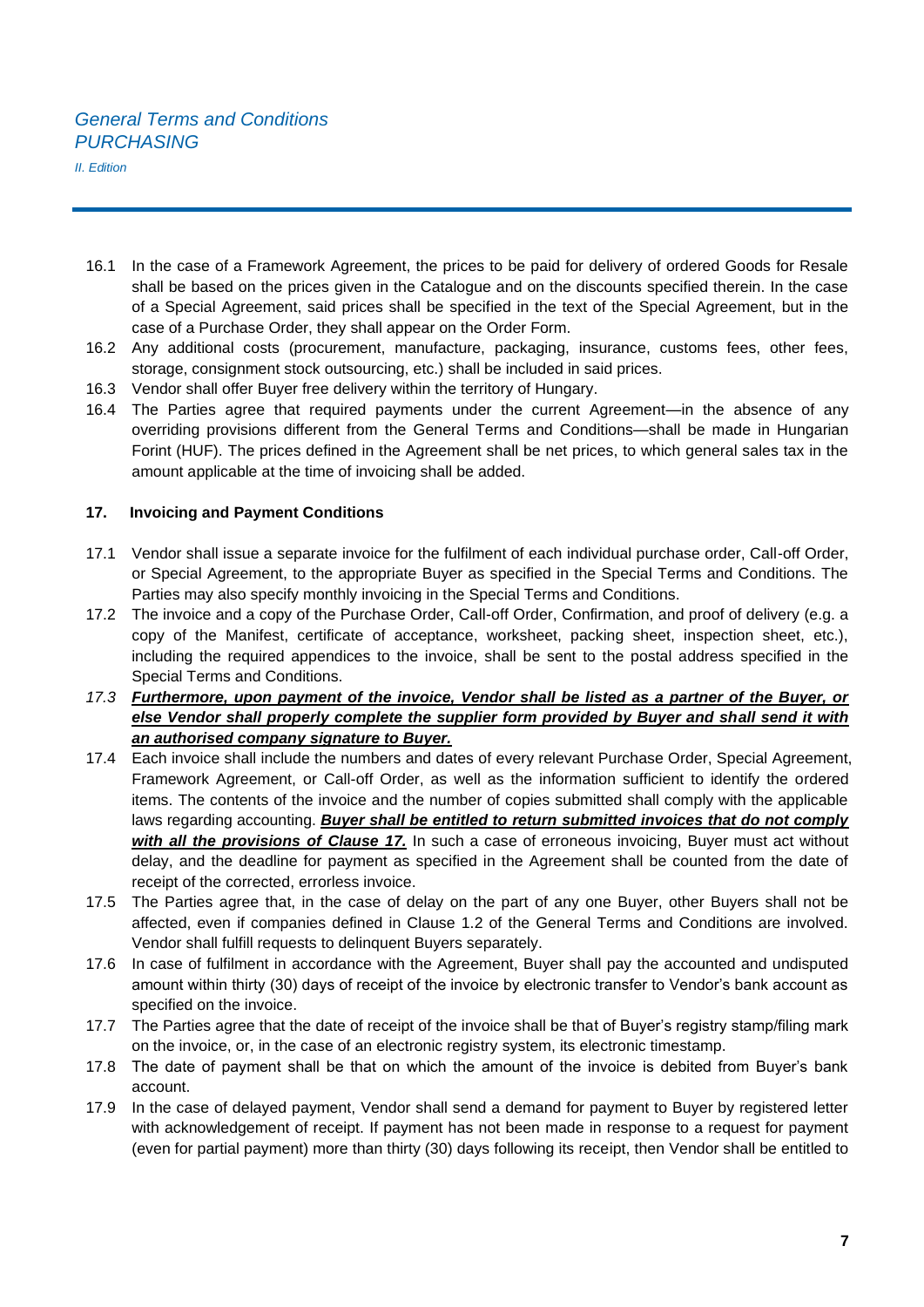terminate the Agreement—or, in the case of a Framework Agreement, the Agreement with that delinquent Buyer.

- 17.10 Vendor shall remain entitled to charge interest on any late payment(s) for the entire period of its delay, as defined in the applicable laws on accounting, even after termination of the Agreement. Buyer shall not be required to pay interest on faulty, incomplete, disputed, or unaccepted invoices.
- 17.11 Buyer shall be entitled to compensate any outstanding, expired demands of Vendor with offsets from accounts payable to Vendor when the accounts are balanced; Buyer shall also be required to notify Vendor of such compensation.
- 17.12 The Parties agree, in the absence of any differing provisions in the Special Terms and Conditions, that Buyer need not pay a deposit.

#### **18. Receivables: Sale, Factoring**

- 18.1 Vendor shall give prior written notice to Buyer of any sale or factoring of any receivables arising from the Agreement. The Parties expressly agree that Buyer shall be entitled under all circumstances to offset any outstanding counterclaims against Vendor.
- 18.2 Factoring may take place only if its existence and the identity of the debtor are recorded in the loan collateral registry.

# **IV. CHAPTER – LIABILITY PROVISIONS**

#### 19. **Indemnity**

- 19.1 Any breach of contract resulting in damages shall be subject to full compensation paid by Vendor under the provisions of the Civil Code. Vendor shall be exempt from this liability only if it can prove that the breach of contract falls outside the scope of its oversight and responsibility, that it was caused by circumstances that were unforeseeable at the time of the breach of contract, and that the circumstance could not have been anticipated or avoided, nor the damage prevented.
- 19.2 *The liability of Buyer for compensation shall be limited to direct damages, and only up to the gross value of the agreement,* except in case of deliberate breach of contract or a breach that results in loss of life, bodily injury, or damage to personal health.

#### **20. Warranties and Guarantees**

- 20.1 Vendor warrants that it possesses the personnel, physical means, and financial resources required to fulfil the Agreement.
- 20.2 Vendor further warrants that the Goods for Resale are compliant with applicable regulations, technical specifications, and standards; that they are free from manufacturing defects or damage; and that they bear the special permits and/or documents specified in the Special Terms and Conditions.
- 20.3 *Vendor shall be bound to a warranty of at least twelve (12) months on the Goods for Resale which comprise the subject of the Agreement, counting from the handover of each Good for*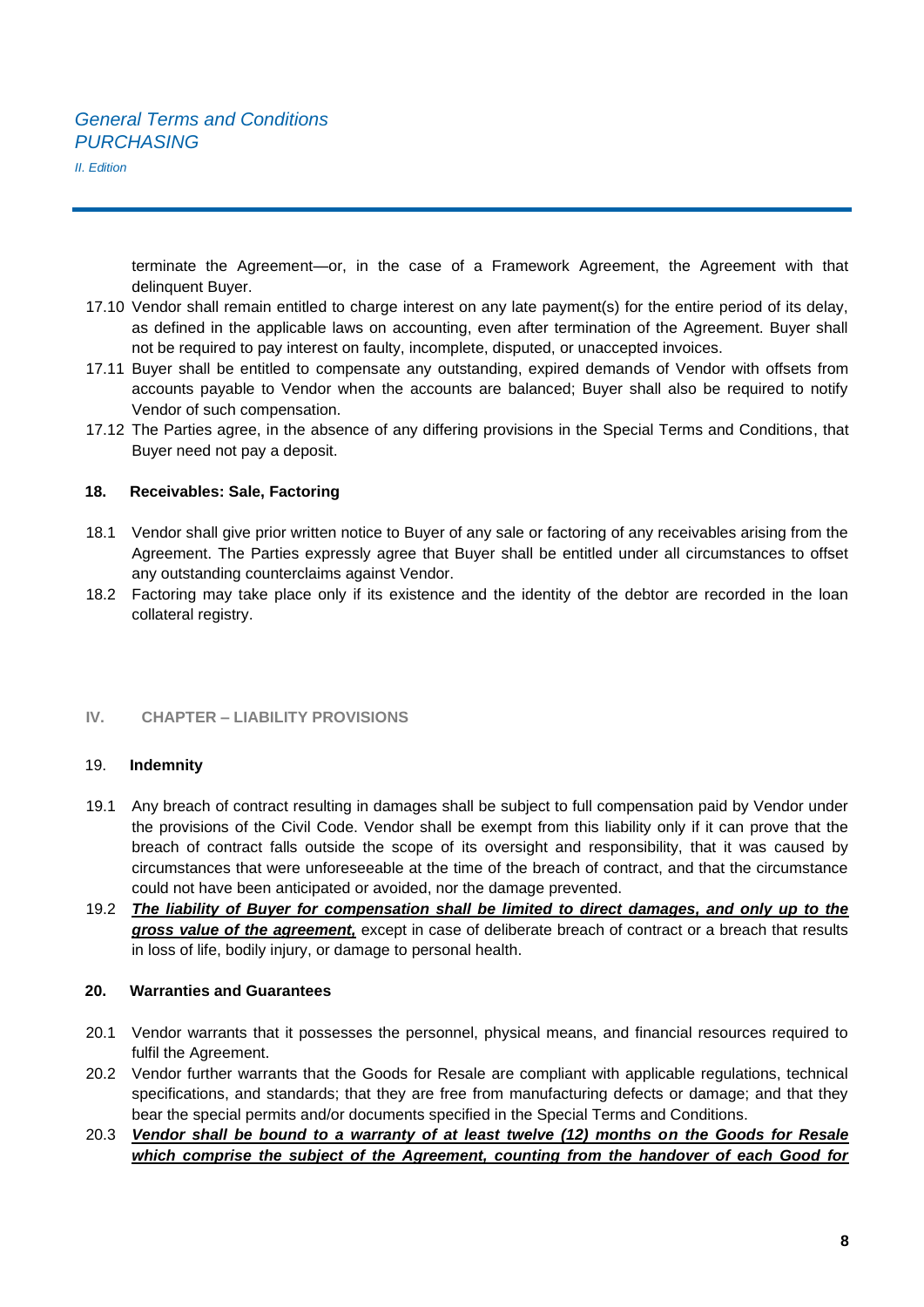*Resale or its Entry into Service, or from the date of signature of the record of successful test worksheet or logbook.* Vendor may also grant longer warranty period(s) in the Special Terms and Conditions.

- 20.4 If, for any particular Good for Resale, there is a longer warranty period defined by law, then the warranty period required by law shall be applied to the Good for Resale in question.
- 20.5 The place of remedy of the guarantee or warranty shall be the same as the place of fulfilment or installation.
- 20.6 In case of faulty fulfilment, Vendor shall, at Buyer's choice, either immediately repair the Good for Resale at Vendor's sole expense, or exchange the Good for Resale, or, in applicable cases, execute the relevant services again and without error, within ten calendar (10) days from notification of the fault. On the working day following notice, Vendor shall be required to commence such repairs or to perform such an exchange.
- 20.7 If Vendor does not complete the elimination of the fault or deficiency or does not execute the services anew within the agreed time period (in the absence of other agreement, within ten (10) days from the date of notice) then Buyer shall be entitled to choose from the following options:
	- (i) require the Vendor, at its own expense and risk, to complete the repair, or to have the repair completed, or to obtain satisfactory Goods for Resale or spare parts from another source; or
	- (ii) request a price reduction; or
	- (iii) withdraw in whole or in part from the Agreement and seek compensation for non-fulfilment; or
	- (iv) seek compensation for non-fulfilment from Vendor.
- 20.8 In the case described in Clause 20.7(i), Vendor may not dispute the existence of the fault or deficiency, the repairs, the need or means of procurement, or the price of the repairs or procurement, and Buyer shall be entitled to offset any of its outstanding claims against Vendor, or demand payment from Vendor, within eight (8) days from receipt.
- 20.9 The above terms shall prevail even if Vendor declares that it is unable to repair the fault, deliver anew, or render the services within the applicable time period.
- 20.10 If Vendor fulfills late, and Buyer subsequently establishes that such fulfilment is faulty or incomplete, then Buyer shall be entitled to require that the Vendor immediately (without any grace period) repair (or have repaired) the fault, or make arrangements for the deficiency to be remedied, at Vendor's own expense, however necessary to prevent delays or due to any other urgent circumstances on the part of Buyer.
- 20.11 The costs and risks associated with return shipping of lawfully refused incomplete or faulty deliveries, as well as the costs of replacement, shall be borne by Vendor.
- 20.12 If such repairs or replacements occur, then the warranty period(s) for the repaired or replaced portion(s) shall begin anew.
- *20.13 If, despite notice from Buyer, Vendor does not fulfil its duties under a given warranty or guarantee, and Buyer or its contributors consequently resolve the problem, then Vendor may not thereafter claim that Buyer voided its rights under the warranty or guarantee, either with respect to the repaired or replaced part(s) or with respect to the fulfilment as a whole.*
- 20.14 For any issues not addressed in the present Agreement, the provisions of warranty or guarantee law shall apply.
- **21. Penalties**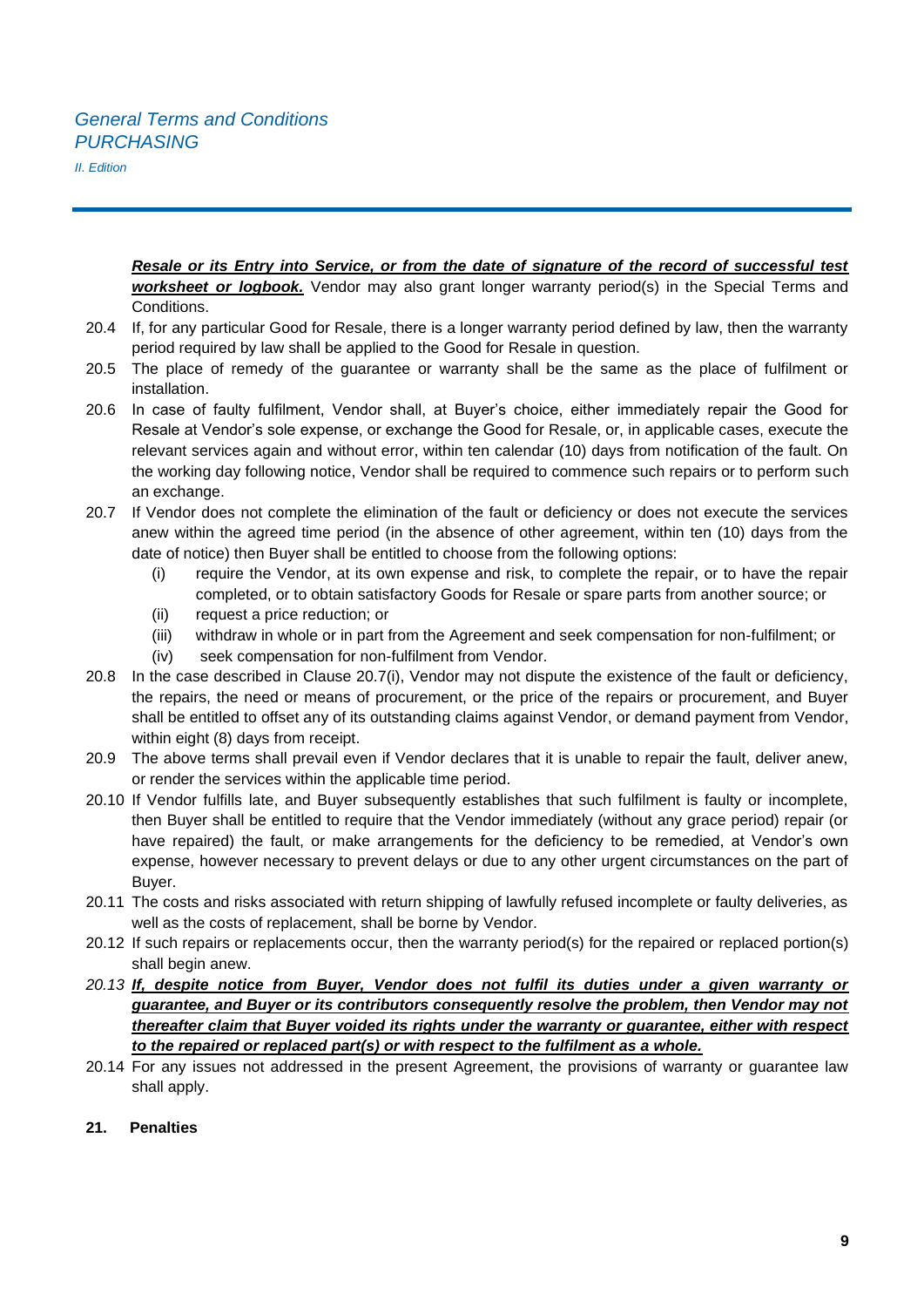- 21.1 Vendor, if it does not fulfil the contractual obligations undertaken in the Agreement within the deadlines established therein, or in case of faulty or incomplete fulfilment thereof, shall be required to pay a penalty(-ies) in the amount(s) specified in the Special Terms and Conditions. If the Parties have not defined a penalty in the Special Terms and Conditions, then the terms defined in these provisions (below) shall apply.
- 21.2 Buyer shall give Vendor written notice of its demand for penalty, indicating therein the legal basis and the amount.
- 21.3 Vendor shall be exempted from payment of the penalty only if, and to the extent that, it can prove by what reason and to what degree it is not liable for the breach of contract.
- 21.4 If an unpaid penalty becomes an overdue financial claim, then Buyer may offset it from any payables outstanding to Vendor. Vendor shall pay such penalties to Buyer within eight (8) working days from written notice, if the amount of the penalty claim exceeds the value of unpaid invoices.
- 21.5 Vendor shall notify Buyer immediately of any liquidation, bankruptcy, forced cancellation, enforcement, or criminal investigation proceedings that involve Vendor. Claims for penalty payments shall be considered to be delinquent from the date on which such proceedings commenced.
- 21.6 The validation of a given penalty claim shall not affect other claims between Buyer and Vendor. Buyer may seek further damages exceeding the amount of the penalty as well as claims arising from breach of contract. Buyer may seek reimbursement for damages even if it has not exercised its right to exact penalties.
- 21.7 Buyer may claim penalties from Vendor on multiple grounds. If a penalty for incomplete fulfilment is sought, then a simultaneous penalty for delayed or faulty fulfilment shall be excluded.

#### **22. Penalties for Delayed Fulfilment**

- 22.1 If the final deadline or the milestone deadlines defined in the Special Terms and Conditions are not met, then Vendor shall pay to Buyer a penalty for delayed fulfilment.
- 22.2 If the cause of the penalty for delayed fulfilment is a missed final deadline, then the basis for calculating the penalty shall be the total gross purchase price; in case of a missed milestone deadline, the basis shall be the gross amount of the partial invoice for the portion which was fulfilled late.

# *22.3 The amount of the penalty shall be 1% of the penalty base for each calendar day of delay, with a minimum of HUF 10,000 (ten thousand Hungarian forint) and a maximum of 20% of the gross purchase price defined in the Agreement.*

- 22.4 In case of delayed fulfilment of a milestone deadline, Buyer shall also be entitled to seek penalties for failure to fulfill the final deadline. The penalty for delayed fulfilment shall become payable on the first day of such delay.
- 22.5 Enforcement of the penalty for delayed fulfilment set out in the Special Terms and Conditions shall not exempt Vendor from its obligation to observe deadlines, repair faults, and complete any required fulfilment.
- 22.6 If the delay becomes so great that the penalty reaches the maximum amount prescribed in the Agreement, then Buyer shall be entitled to withdraw from the Agreement without obligation to provide evidence of a loss of interest, or—at its own discretion—to terminate the Agreement and seek the penalty for incomplete fulfilment set out in Clause 24 of these General Terms and Conditions. This clause shall apply even if the delay becomes so great that fulfilment is no longer in Buyer's interests.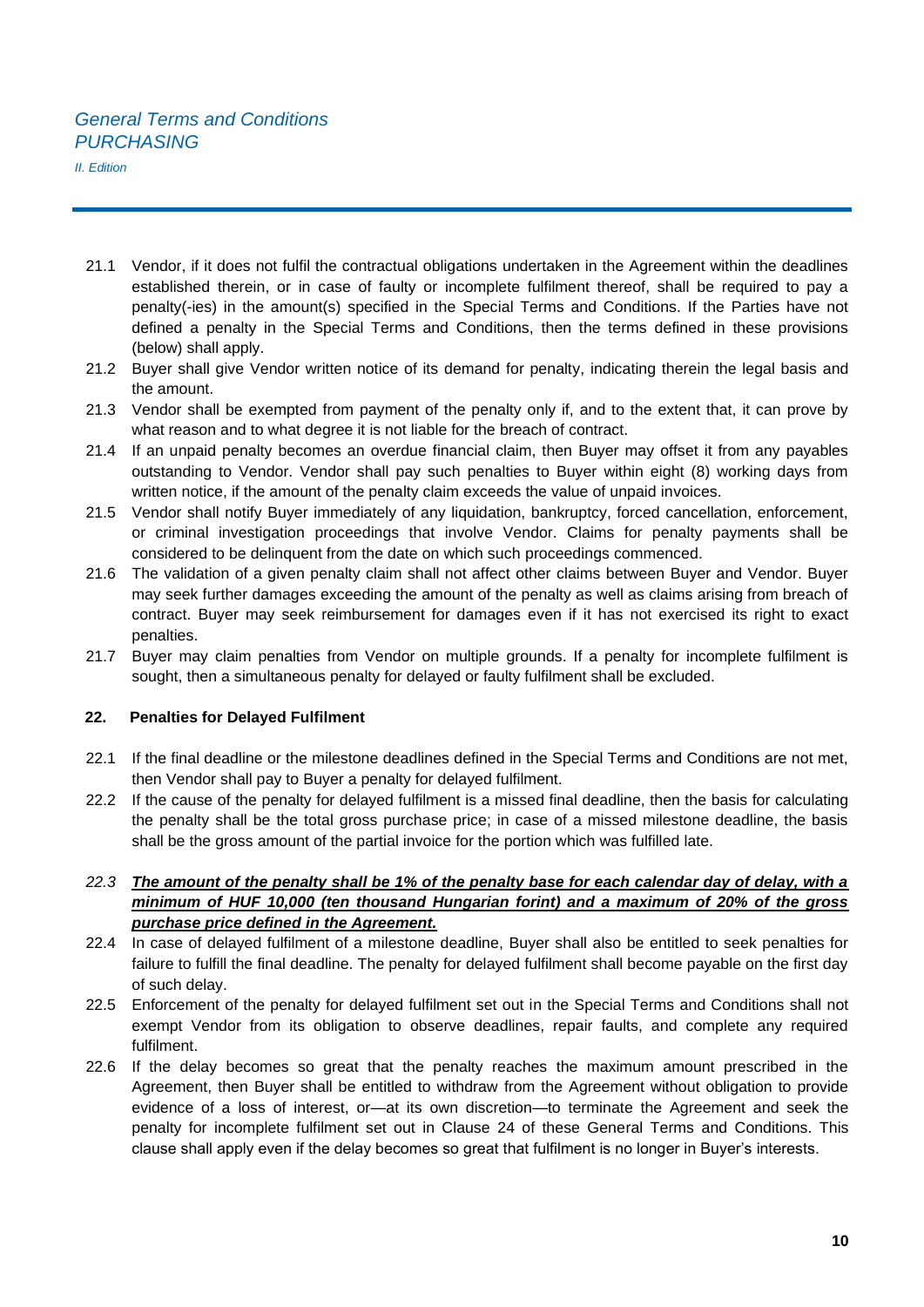#### **23. Penalties for Faulty Fulfilment**

- 23.1 In certain cases defined in the Special Terms and Conditions and according to parameters accepted by Buyer, Vendor shall provide proof of fulfilment—or, where appropriate, fulfilment corresponding to supplied samples—where differing fulfilment may be considered faulty fulfilment. In this sense, faulty fulfilment shall be considered to have occurred if Vendor does not deliver a Good for Resale which has identical parameters to the supplied samples, or if the technical parameters of the Good for Resale as defined in the Special Terms and Conditions are not satisfied, and/or if the delivered Good for Resale is not suitabe or only partly suitable for the intended purpose.
- 23.2 In the case of faulty fulfilment, Buyer may, at its discretion, either exercise its rights under warranty or guarantee, or claim a penalty for faulty fulfilment from Vendor. In a case where the fault prevents the intended use, the basis to calculate the penalty for faulty fulfilment shall be the total gross purchase price; if the fault does not prevent the intended use, then the basis shall be the gross purchase price of the faulty element. The penalty amount shall be 20% of this basis. Vendor's obligation to pay the penalty for faulty fulfilment is not affected by whether or not the fault can be repaired.
- 23.3 The penalty for faulty fulfilment becomes payable from the time when the fault is determined.

#### **24. Penalties for Incomplete Fulfilment**

- 24.1 If Vendor fails to commence a Delivery by the deadline, or if Buyer suspends the Delivery without prior permission, or if the milestone deadlines defined in the Special Terms and Conditions are missed to such an extent that in Buyer's judgment the final deadline for Delivery is in jeopardy, and despite these facts no alternate deadline is set, or the alternate deadline set for fulfilment expires without fulfilment, then the Agreement must be regarded as unfulfilled (incompletely fulfilled), and Buyer shall thereby be entitled, at its discretion, to terminate the Agreement with immediate effect, or to withdraw from it.
- 24.2 The Parties agree that, if Buyer terminates the Agreement with immediate effect due to severe breach of contract by Vendor, then this shall be regarded as incomplete fulfilment due to causes within the scope of Vendor's responsibility.
- 24.3 In such a case of incomplete fulfilment, Vendor shall pay Buyer a penalty in the amount of 30% of the penalty basis. The basis for the penalty for incomplete fulfilment shall be the total gross purchase price. The penalty for incomplete fulfilment shall become payable on the day of such a termination or withdrawal.

#### **25.** *Force Majeure*

- 25.1 A *force majeure* is any event which is unforeseeable, unavoidable, and which renders it impossible to fulfil the provisions of the Agreement, specifically including (but not limited to) war, rioting, national uprising, floods and other natural disasters, and strikes.
- 25.2 In the event of *force majeure*, the Parties shall be exempted from their contractual obligations.
- 25.3 The Party affected by the *force majeure* shall inform the other Party via any available means of the nature and expected duration of such an event. Verbal notice must be followed by written notice within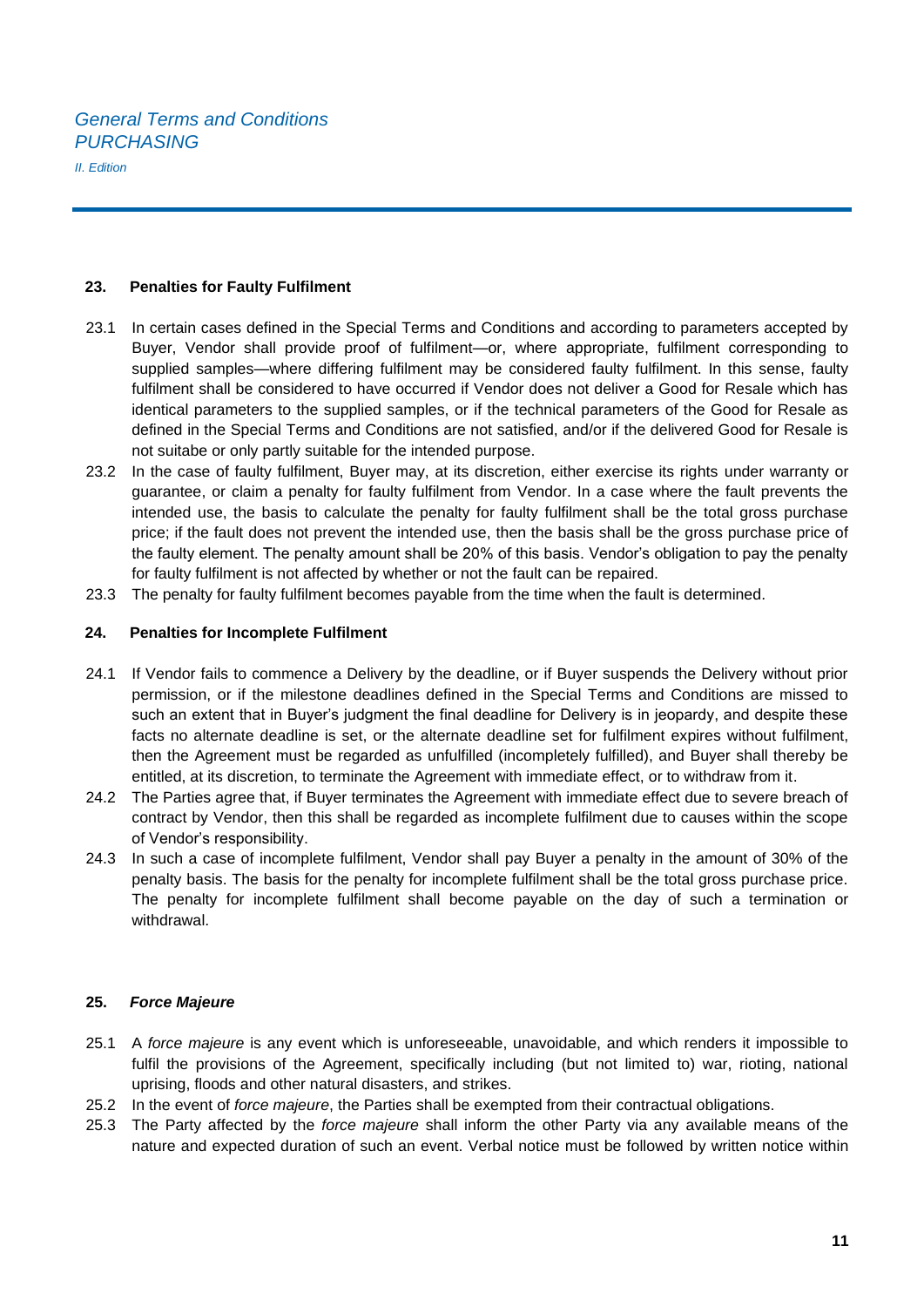five (5) days of the onset of the event. If the affected Party does not meet this deadline, then it shall not be exempted from liability in case of delinquency.

- 25.4 Upon becoming aware of the event, the Parties shall immediately determine the actions to be taken in order to mitigate the effects of the *force majeure*. The deadline for the affected Party to fulfil its obligations to the other Party shall be extended by the duration of the recognized event.
- 25.5 The affected Party shall notify the other Party of the course of events at least once per week, and it shall also give immediate notice of the cessation of said event.
- 25.6 If the *force majeure* continues for more than 180 days, then either Party shall be entitled to terminate or withdraw from the Agreement and/or from any involved Call-off Order(s).

#### **CHAPTER V – BASIC STANDARDS**

#### **26. Sustainable Development Clause**

- *26.1* The Parties agree that the values set out in this Chapter V, and also those described in the document to be found at https://www.veolia.hu/hu/beszallitoinknak titled *General principles applicable to relationships with suppliers*, form an important part of the business policy of the Veolia Hungary group of companies, and they expect the same from their approved contractual partners. *Vendor shall obey the provisions of this chapter, and, within the framework of its existing legal relationship with Buyer, shall not to deal with any suppliers or subcontractors who do not comply with the requirements set out below.*
- 26.2 The Veolia Hungary group of companies pursues a sustainable development policy which aims to promote human rights, improve social welfare, and protect the environment. In connection with this, Vendor shall also undertake to pursue the appropriate sustainable development policies and shall strictly adhere both to the applicable laws in this area and to the standards of the Veolia Hungary group of companies as described below.

#### **27. Human Rights and Basic Labour Rights**

- 27.1 The Parties undertake to respect the Universal Declaration of Human Rights, the UN Convention on the Rights of the Child, and the standards of the International Labour Organisation. The Parties agree that their operations are in compliance with guidelines on human rights, and that they will under all circumstances observe prohibitions of child labour and forced labour.
- 27.2 The Parties agree that they comply with and obey labour rights and social security laws regarding, among other things, unreported labour and the rights of trade unions.
- 27.3 The Parties declare that their employees receive respectable and fair treatment and wages, that their practices comply with laws prohibiting unlawful discrimination, and that they ensure that their employees recognize and apply fair and unprejudiced principles of treatment.

#### **28. Environmental Protection, Health, and Safety Requirements**

28.1 The Parties shall do all in their power to ensure that their activities are conducted as efficiently, as economically, and as safely as possible in flexible fulfilment of the needs of both Parties, and that they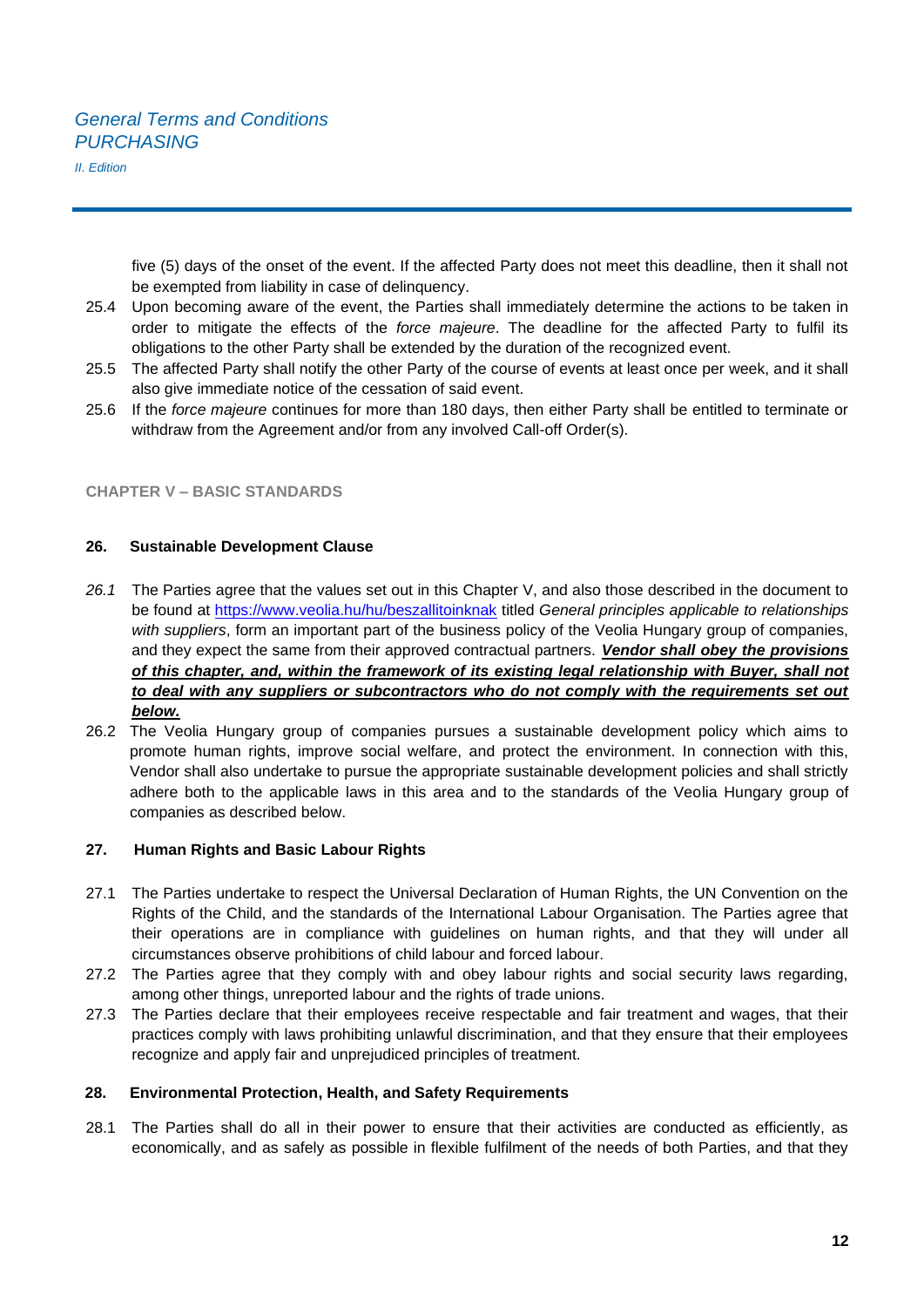# *General Terms and Conditions PURCHASING*

*II. Edition* 

fully observe the health, social, work safety, environmental protection, security, and energy conservation regulations and laws, as well as the international standards applicable to their activities.

- 28.2 The Parties shall take all necessary measures to safeguard the health and safety of their employees, to respect the aims of the Veolia Hungary group of companies' health and safety protection policies, with particular attention to the safety protection regulations that apply to production worksites and the delivery of Goods for Resale and fulfilment and services under conditions which minimise hazards to the health and safety of the Parties' employees. The Parties shall further undertake to constantly improve the health safeguards and working conditions that they provide to their employees.
- 28.3 The Parties agree that they shall take the necessary measures to reduce adverse environmental effects, with particular attention to conservation of energy and reduction of primary source consumption, to the reduction of polluting waste materials finding their way into the water, air, or soil, to the elimination of accidental pollution, to reduction or elimination of waste produced by their activities, and to limitation of the release of materials which are damaging to health or the environment.

#### **29. Ethical Codex**

- 29.1 The essential values of Veolia Hungary are responsibility, solidarity, respect, innovation, and a clientoriented perspective, and many economic, social, and environmental-protection achievements are also built on these values. These values are reflected in the company's standards of conduct and behaviour, and they are also reflected in measures that aim to create everyday ethical standards that can guide corporate decision makers.
- 29.2 The Veolia Hungary group of companies wishes to share these values with its valued external partners also by way of the *Ethical Codex* and its appendix, the *Anti-Corruption Code of Conduct*. For this reason, these are available on the internet at [https://www.veolia.hu/hu/rolunk/rolunk/tarsadalmi](https://www.veolia.hu/hu/rolunk/rolunk/tarsadalmi-felelossegvallalas)[felelossegvallalas](https://www.veolia.hu/hu/rolunk/rolunk/tarsadalmi-felelossegvallalas) .

#### **30. Anti-corruption Clause**

- 30.1 The Parties declare that in the course of executing this Agreement they shall act in accordance with the anti-corruption provisions of Act C of 2012 on the Criminal Code and other relevant legal regulations. The Parties shall undertake to comply with the United States' Foreign Corrupt Practices Act of 1977, the French "Sapin" anti-corruption act of 2016, and the United Kingdom's Bribery Act of 2010, of which brief summaries are available at [https://www.veolia.hu/hu/rolunk/rolunk/tarsadalmi-felelossegvallalas.](https://www.veolia.hu/hu/rolunk/rolunk/tarsadalmi-felelossegvallalas) The Parties further undertake that, in order to facilitate the above, they shall adopt and implement all reasonable and necessary regulations and measures for the prevention of corruption and, in the event of a suspected crime, for the preservation of relevant evidence.
- 30.2 The Parties declare that they—either themselves, or via a third party on their behalf or with their knowledge, neither directly nor indirectly—shall not offer, give, expect, request, accept, or permit any financial or other advantage in connection with the subject of the present Agreement, whose purpose or effect would be unlawful or unethical influence on any of the Parties or any third party (especially including individuals conducting political activities or holding public office and any organisations associated with them) in order to gain advantage, especially in the course of acquiring or maintaining a business relationship or in the course of business activities. *Any Party shall be entitled, without suffering any negative legal consequences, (i) to suspend fulfilment of this Agreement if it has reasonable suspicion that the other Party has violated its obligations as defined in this clause,*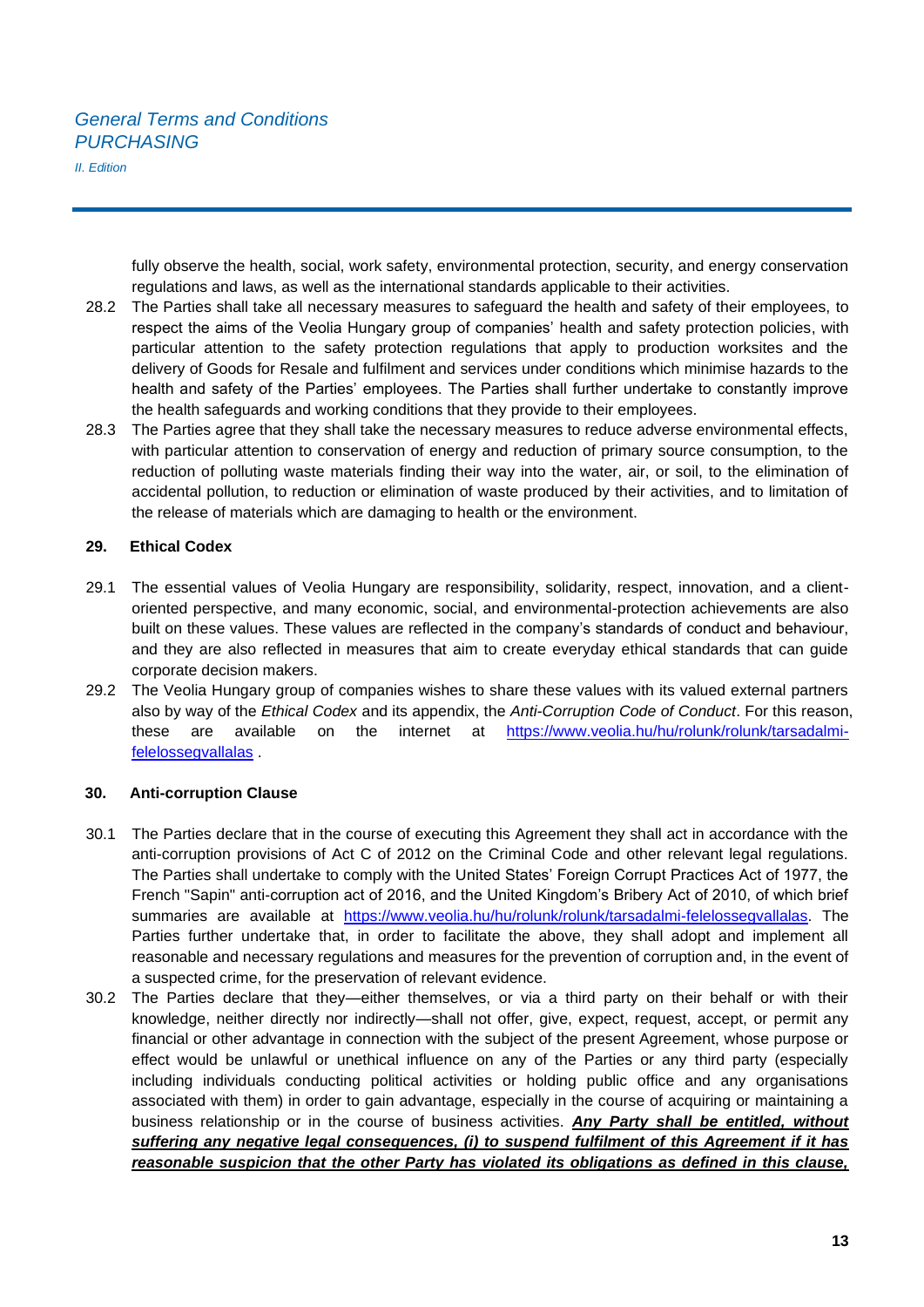*and (ii) to terminate the Agreement with immediate effect, and claim damages arising from breach of contract, if the other Party has violated its obligations as defined in this clause.* If any information regarding a violation of this provision comes to the attention of one Party, then that Party shall inform the other Party within a reasonable time.

# **31. Competition Law, Taxation, and Data Protection**

- 31.1 The Parties shall be obligated to obey the applicable provisions of competition law.
- 31.2 The Parties shall focus heightened attention on maintaining honest business practices, on screening of suppliers and subcontractors, and on complying with standards of conduct and with regulations for the prevention and avoidance of conflicts of interest.
- 31.3 The Parties declare that they submit tax declarations in keeping with applicable laws, and that they pay their taxes.
- 31.4 The Parties shall respect the protection of the data of natural persons as an essential right. The Parties shall comply with the data protection requirements set forth in the effective legal regulations, with special regard to the provisions of the Data Protection Regulation EU 2016/679 (hereinafter: **"GDPR"**), and the up-to-date version of the Act on Information Self-determination and Freedom of Information.

#### **32. Selection and Evaluation of Contractual Partners**

- 32.1 Buyer hereby notifies Vendor that, in addition to following the applicable laws, Buyer also maintains objective criteria in the selection of its contractual partners. These criteria are based partly on:—
	- (i) each supplier's performance (observance of deadlines, number of claims arising in connection with the fulfilment, etc.), and
	- (ii) their ability to identify with the rules on ethical and sustainable development represented by the Veolia Hungary group, as defined in this chapter.
- 32.2 After selection, Buyer will evaluate its contractual partners annually on the basis of the above criteria, and shall inform each Vendor of their results in writing.
- 32.3 Vendor shall assist in this evaluation by notifying Buyer of the actions it has taken (updated annually) in the interests of sustainable development, and shall make available to Buyer all information and sources of information necessary for this evaluation. Vendor shall also take into consideration the recommendations of such evaluations and shall take the necessary steps for compliance and/or correction.

## **VI. CHAPTER – MISCELLANEOUS PROVISIONS**

#### **33. Confidentiality**

33.1 In the course of fulfilling the Agreement, the Parties may gain access to knowledge or information which is considered proprietary or secret (hereinafter: **"Confidential Information**"). Confidential information shall comprise any fact, information, solution, or data related to the activities of either Party which, in the reasonable interests of the given Party, must be kept secret, as well as any information of such a nature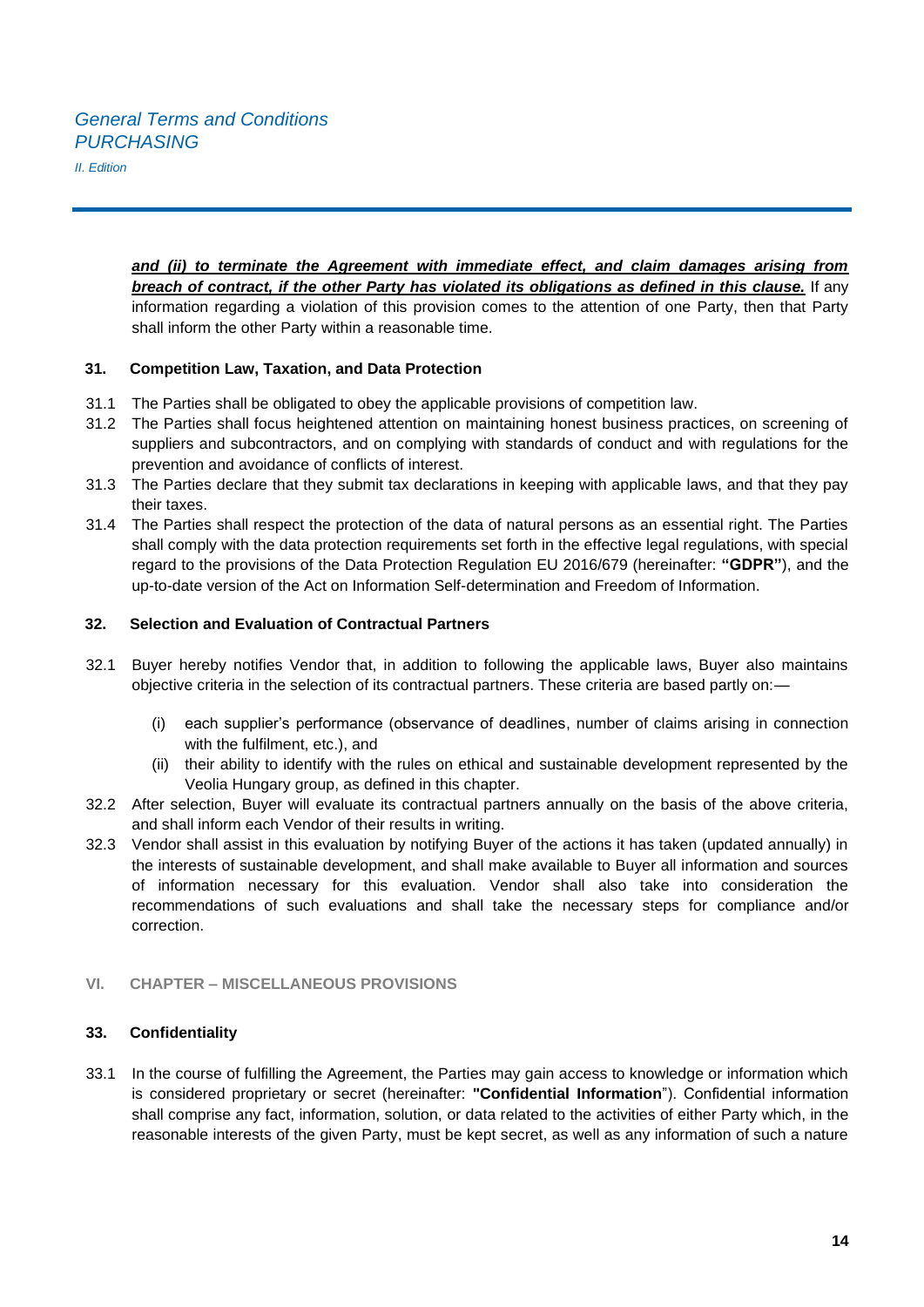# *General Terms and Conditions PURCHASING*

*II. Edition* 

that, if made public, would affect the general assessment or market position of either Party. Information in written form shall in all cases be considered Confidential Information.

- 33.2 The Parties shall keep all Confidential Information strictly secret, shall use it exclusively to the extent necessary for the fulfilment of the Agreement, shall maintain the broadest and most complete security in connection with it in accordance with applicable laws, and shall commit themselves not to allow any information that is clearly so characterised to become public or to enable any third party to access it or use it without the prior express written consent of the other Party.
- 33.3 Such secrecy applies to:
	- (i) the provisions of the Agreement;
	- (ii) meetings in connection with the Agreement;
	- (iii) execution of the Agreement.
- 33.4 Secrecy does not apply in the following cases:
	- (i) Confidential Information must be disclosed when so required by law, legitimate authorities, or courts, provided that the Party required to disclose the information has taken every possible legal measure to prevent such disclosure; furthermore, the disclosing Party shall notify the other Party of such a requirement and shall also do everything possible to reduce the scope of the disclosed information to a minimum.
	- (ii) The information becomes public knowledge through no fault of either Party.
	- (iii) The other Party gives prior permission, in writing with an authorised signature, to release the information. (Such permission shall not be withheld or delayed without reasonable cause.)
	- (iv) The obligation of confidentiality upon Buyer does not extend to disclosure of Confidential Information among the Veolia group of companies. Buyer may disclose documents related to concluding the Agreement or information therein to members of the Veolia group of companies, whereupon those companies shall also fall subject to the obligation of confidentiality under these General Terms and Conditions.
- 33.5 Either of the Parties may, with prior written consent of the other Party, refer to the existence of the Agreement, including the names of the Parties, as a reference in tendering processes.
- 33.6 The obligation to confidentiality shall remain in force beyond the discontinuation of the Agreement for any reason; therefore, all Parties shall remain bound by said obligation even after discontinuation of the Agreement for any reason.
- 33.7 Said obligation to confidentiality shall also extend to persons acting in the name of or on behalf of either Party, and also to anyone who contributes in any manner to the preparation or fulfilment of the Agreement, noting that the Parties shall be liable exclusively to each other for the conduct of such persons.
- 33.8 If either Party illicitly obtains Confidential Information or handles properly-obtained Confidential Information in a manner at variance with the above conditions, it shall be liable to the other Party for damages of any type that may arise therefrom.
- 33.9 The provisions of this clause shall not affect the requirements of applicable law relating to the protection of business secrets, nor shall they affect the enforcement of sanctions due to violations of rights under business secrecy law.

#### **34. Communication and Notices**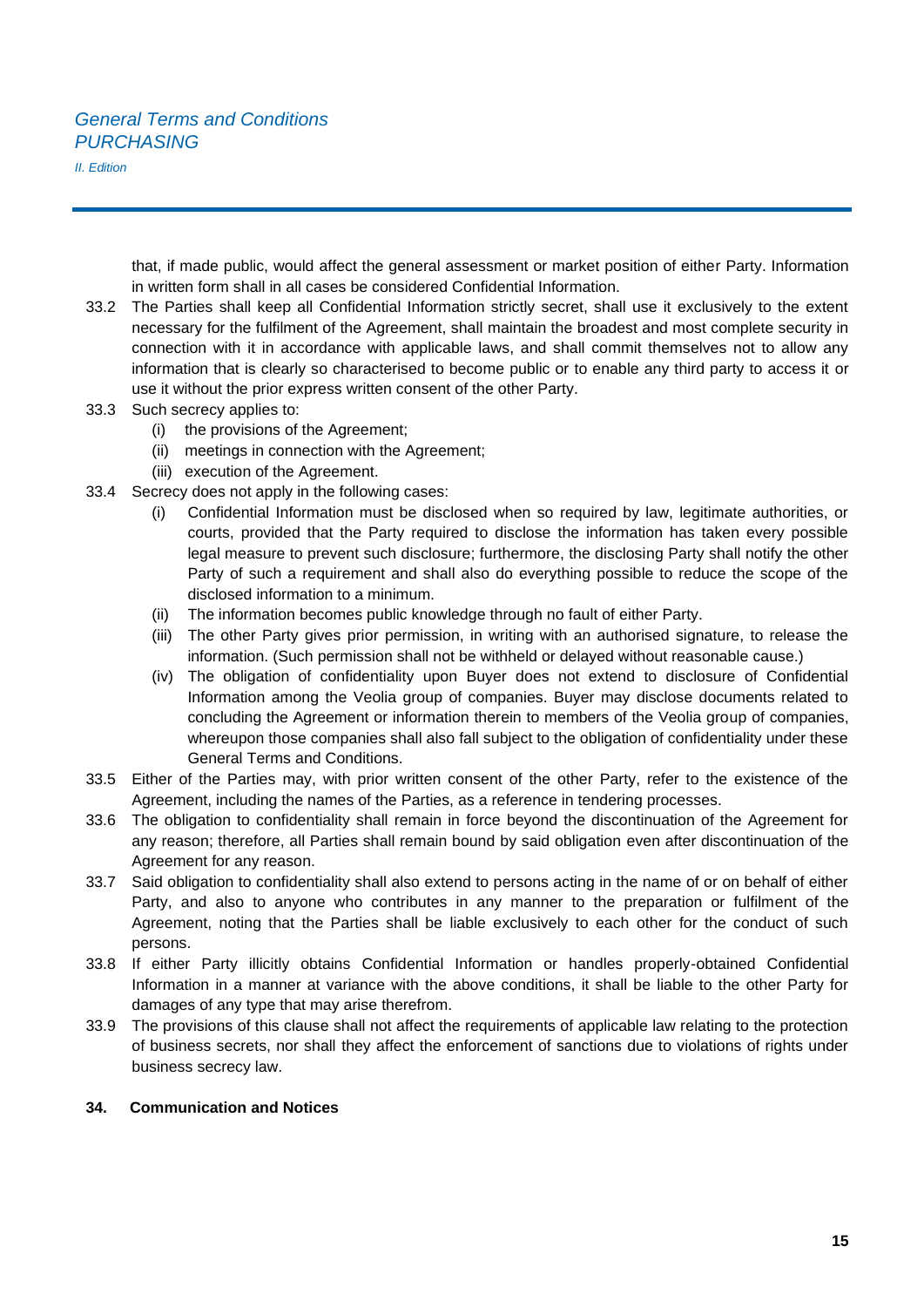- 34.1 Any formal communications between the Parties that are defined in the Agreement or which must be made on the basis thereof (hereinafter: "Notices") shall be sent in writing, and the receiving Party shall be notified in a manner defined in this clause. In the absence of differing provisions in the Special Terms and Conditions, only Notices made in the manner defined in this clause shall have legal force. Notices shall be regarded as delivered in the following cases and at the following times:
	- (i) In the case of personal hand delivery, immediately on the day indicated on the acknowledgement of receipt (which receipt may be in the form of a copy of the delivered document which the receiving Party acknowledges via a signature thereon); or
	- (ii) In the case of delivery via courier service, on the delivery day indicated on the courier service's standardised form; or
	- (iii) In the case of delivery via registered letter, the delivery date indicated on the receipt of delivery that is returned to the sender, or, if the time of delivery cannot clearly be established by said receipt of delivery, the date on which said receipt of delivery is received by the sender.
	- (iv) If the return receipt of a sent registered letter arrives back at the sender marked as "not accepted" or "addressee no longer at this address", then the provisions of applicable law, valid at the time of signature of the Special Terms and Conditions, shall prevail.
	- (v) Notices sent as e-mail messages shall be considered received when a receipt for delivery is received by the sender in a response e-mail message, or, in the absence of this, then when the e-mail message has demonstrably arrived in the recipient's inbox.
	- (vi) If the receiving Party refuses delivery of Notices sent by any of the means described in subclauses (i)-(iv), then the Notice shall be considered as delivered on the day of such refusal.
- 34.2 Each Party shall immediately notify the other Party in writing of any changes to their designated contact persons, or to the details concerning the company that are maintained in the company registry and which are relevant to the fulfilment of the Agreement (including particularly the registered office's address, the authorised representative, liquidation proceedings, final liquidation, bankruptcy proceedings, commencement of forced cancellation proceedings, capital reduction, etc.).
- 34.3 Each Party shall also notify the other Party if any other changes affecting the fulfilment of the present Agreement occur within their own company or one of their contributors (e.g., transfer of rights and obligations, spinoff, merger, or acquisition), or, in case of Agreements signed in connection with procurement procedures, if the applicable procurement law so requires. Any Party that fails to issue a proper Notice shal be liable for damages arising from such a failure.
- 34.4 The Appendix to the Special Terms and Conditions shall contain the names and contact details of the designated correspondents who shall act in the course of the fulfilment of the Agreement. The names, email addresses, and telephone numbers of the Parties' designated contact persons shall be handled exclusively for communication purposes with regard to the fulfilment of the Agreement, and for the purpose of fulfilling the Agreement, on the legal basis specified in Article 6, Paragraph (1), Clause f) of the GDPR. The Parties have satisfactory legal grounds to issue to each other their designated correspondents' contact information, as they are obliged to provide this information to each other. To fulfill the Agreement, the Parties have an essential need to maintain communications with each other; therefore, the Parties have a legitimate interest as data controllers to handle the data of the correspondents. Both Parties are required to provide a data privacy notice regarding the handling of the personal data of their designated correspondents. The Veolia Hungary group of companies' data privacy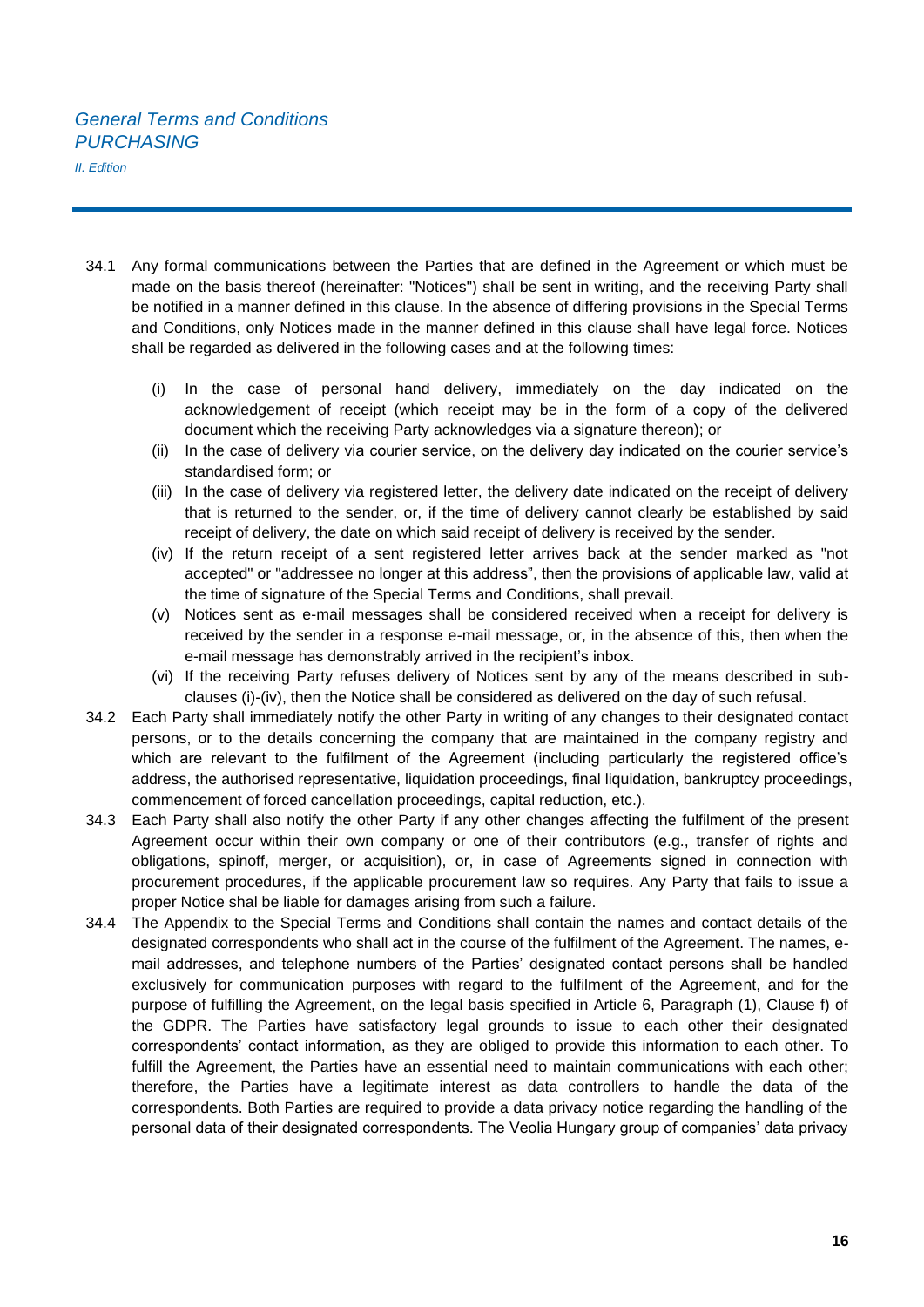notice regarding the handling of the personal data of correspondents is available at https://www.veolia.hu/hu/adatszolgaltatas.

#### **35. Use of Third-Party Contributors**

- 35.1 Unless the Special Terms and Conditions specify otherwise, Vendor shall be entitled to engage third parties of its own choice for the fulfilment of the Agreement (e.g. subcontractors for entry into service, couriers—hereinafter: **"Contributors**") with the condition that these Contributors shall accept the provisions of Chapter V of these General Terms and Conditions as binding upon themselves. Buyer shall be entitled to request written confirmation that every Contributor has accepted the provisions of Chapter V. If such verification is not provided, then Buyer shall be entitled to terminate the Agreement with immediate effect, and to claim a compensation penalty from Vendor in the amount of 20% of the value of the Agreement.
- 35.2 Vendor's standing with respect to Buyer shall be that of a Contributor that has already provided such verification.

#### **36. Prohibition on Employee Poaching**

- 36.1 Without Buyer's prior written consent, Vendor shall not engage, either as an employee or in any other legal relationship for the execution of work, any of Buyer's employees who contribute to the fulfilment of the Agreement, nor any other person acting on Buyer's behalf in any other legal relationship for the execution of work, for a period of one year following the cessation of the existing legal relationship between the person in question and Buyer.
- 36.2 If Vendor violates the prohibition defined in this clause, then Buyer shall be entitled to a flat-rate penalty of the amount equal to twelve times the full monthly salary or wages earned by the given "poached" person in his or her last complete month with Buyer.
- 36.3 This clause shall remain in effect for a period of one year after the cessation of the Agreement.

#### **37. Transfer of Rights and Obligations**

- 37.1 The rights and obligations set out in the Agreement—with the exception of Clause 18 of the General Terms and Conditions—may not be transferred by either Party to any other person without the written consent of the other Party.
- 37.2 Such permission is not required in a case where such a transfer is made to a company within the Veolia Hungary family of companies as long as Buyer guarantees the suitable ongoing fulfilment of the Agreement to the other Party, regardless of the form or nature of the transfer.

#### **38. Usage Rights and Copyright**

38.1 The Parties hereby agree that any methods or intellectual property of any kind that are provided in connection with the Agreement and that may benefit from or in fact receive legal protection (e.g., tools, forms, samples, models, drawings, standard sheets, forms, templates), and other objects produced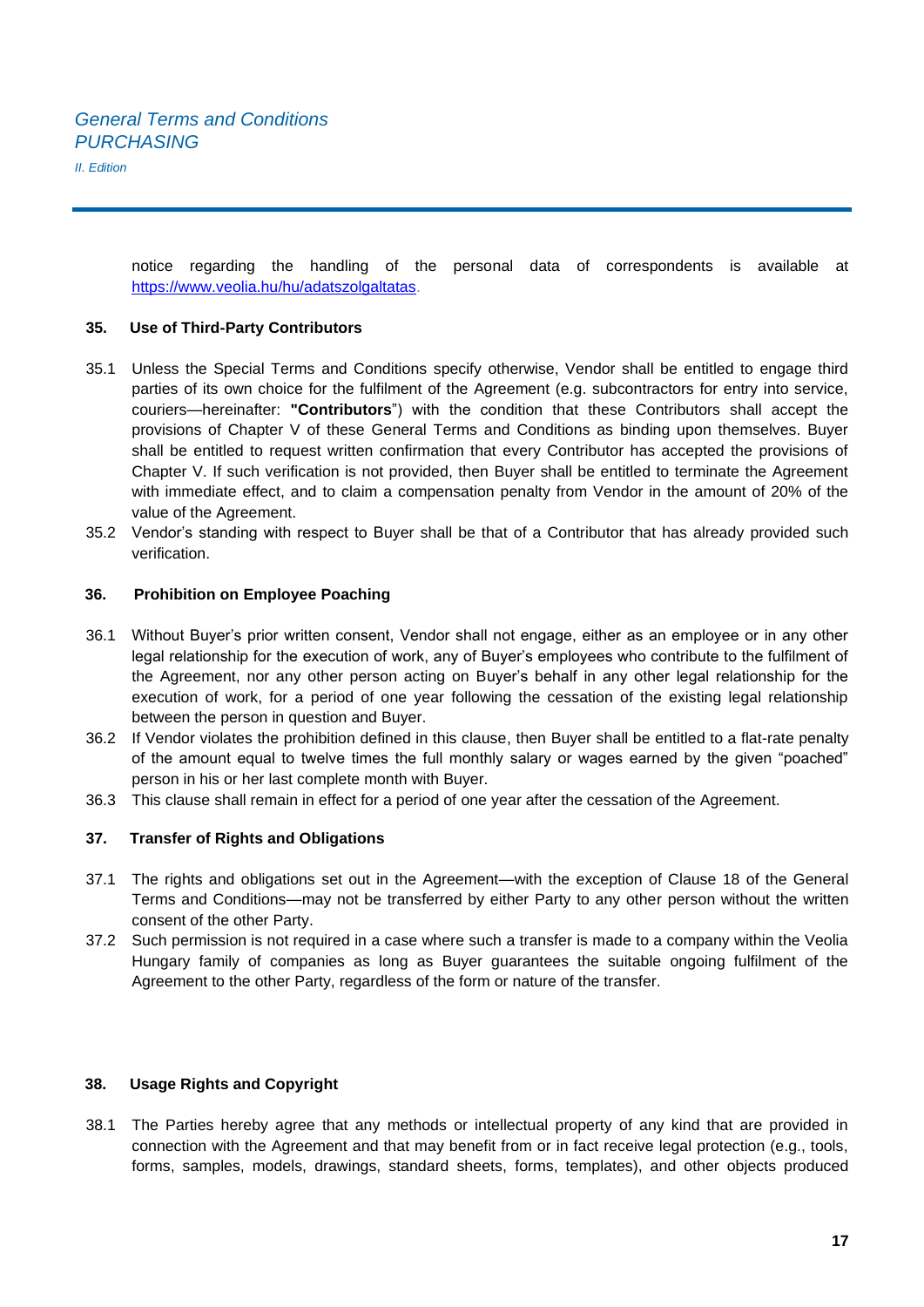using these, may not be given or handed over to third parties or used for the purposes of other Agreements without Buyer's written consent. Vendor shall ensure that unauthorised persons do not access or use such materials.

- 38.2 Vendor warrants that the fulfilment of the Agreement and the use of intellectual property provided in the course of the fulfilment of the Agreement do not infringe the rights of any third party. Vendor shall therefore hold harmless and indemnify Buyer in perpetuity from all legal actions or damages arising from claims due to violations of intellectual property rights or any other protected rights (for example, patent, registered trademark, and/or industrial design protection rights or protection rights relating to the use of any plan, process, material, equipment, software, or any parts thereof).
- 38.3 Vendor expressly declares, on the basis of Paragraph (6) of § 9 and of Chapter V of the Act No. LXXVI of 1999, that Buyer shall be granted an unlimited and exclusive, transferable usage license in perpetuity with respect to the intellectual property rights to all creations or solutions generated in the course of fulfilment of the Agreement (e.g. custom plans needed for manufacture). Vendor expressly declares that such usage license shall also extend to further planning, revision, custom, original divergent uses, and replication. Vendor hereby gives express permission to Buyer to use such intellectual property not only for its own internal activities, but also to make it public (for example, for data reporting to the party financing the agreement), and that it grants a further license for use by third parties (e.g. to companies of the Veolia Hungary group, permanently to the owner or operator, etc. of power stations, installations, equipment, etc., currently owned by Buyer,) without further written permission from Vendor.
- 38.4 The Contracting Parties declare that the purchase price for the intellectual property rights identified in this clause shall be included in the value of the agreement.

#### **39. Rules Relating to Transport on Public Roads**

39.1 The Parties declare that, in the course of fulfilment of the Agreement, they shall observe the provisions of Act CL of 2017 and Ministry of Finance decree 5/2015. (II.27.) Buyer declares that it shall accept Goods for Resale delivered in the course of fulfilment of the Agreement, and shall certify fulfilment if delivery on public roads has been carried out in accordance with the aforementioned statutory provisions.

#### **VII. CHAPTER – AMENDMENTS AND TERMINATION OF THE AGREEMENT, DISPUTE RESOLUTION**

#### **40. Modification and Termination of the Agreement**

- 40.1 The Agreement may be modified only in writing, by mutual consent. It shall be signed by the Parties' authorised representatives who have commensurate signature authority.
- 40.2 The Agreement shall be terminated:—
	- (i) upon expiry of the time period defined in the Agreement;
	- (ii) by ordinary termination by Buyer or by Vendor, with a termination deadline of one (1) month, except for fixed-term agreements;
	- (iii) by extraordinary termination by Buyer or by Vendor;
	- (iv) by mutual agreement.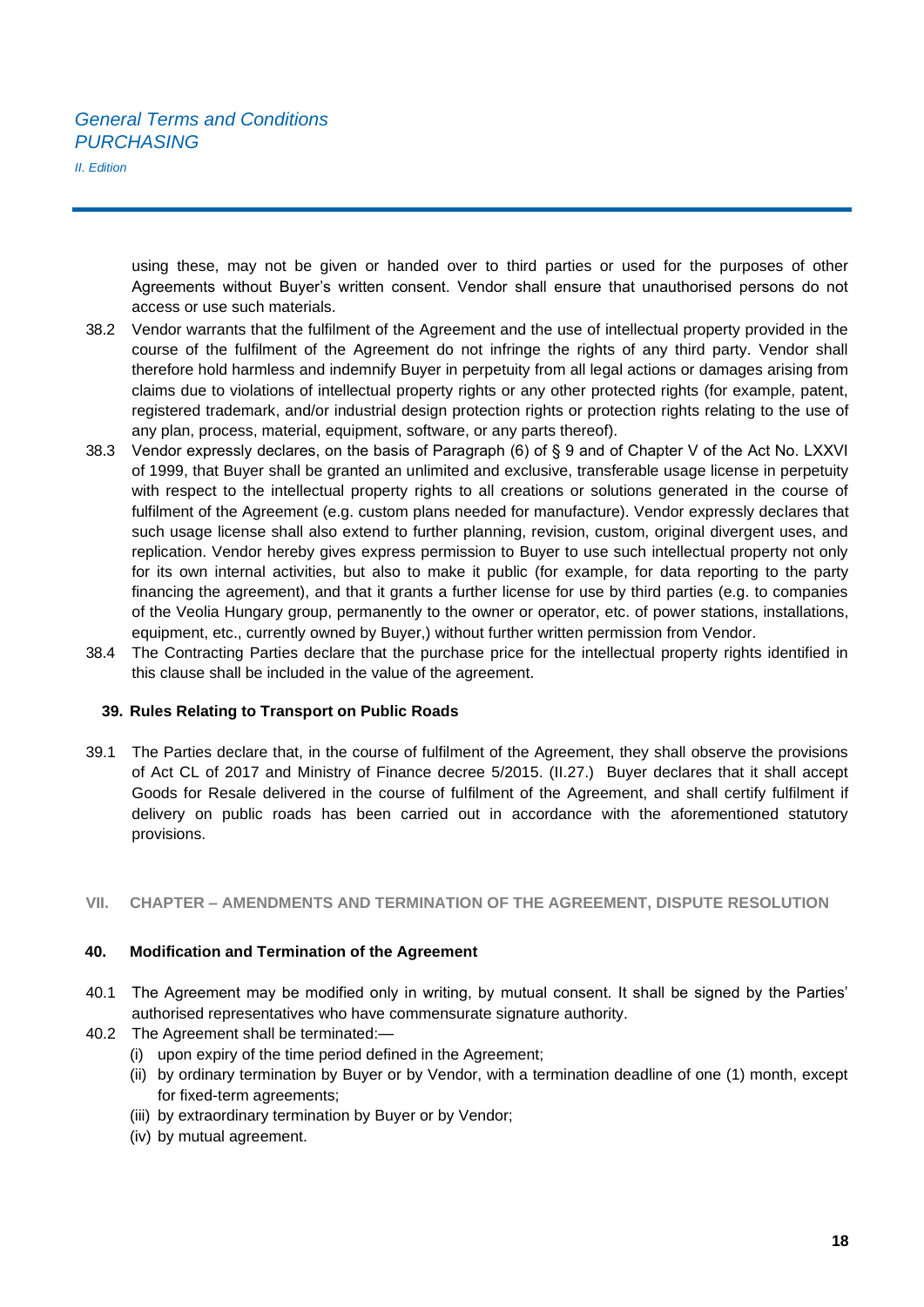- 40.3 If either Party to the Agreement fails in any obligation, the other Party shall notify the violating Party of its position in writing and shall propose a consultation to clarify the situation.
- 40.4 The Agreement may be terminated by either Party with immediate effect if:-
	- (i) the other Party violates any of the provisions of the Agreement and does not remedy the violation within fifteen (15) days of written notice, or if, given its nature, the violation cannot be remedied;
	- (ii) the requirements of the Agreement are repeatedly or severely breached by the other Party;
	- (iii) any incident or circumstance should occur that, according to the specifications of the Agreement, imposes such legal effect;
	- (iv) liquidation proceedings, final liquidation, or bankruptcy proceedings are initiated upon the other Party by judicial ruling;
	- (v) the other Party becomes partially or wholly unable to fulfil the Agreement.
- 40.5 Severe breach of contract is considered to occur, without limitation, if either Party does one of the following:
	- (iii) is late by ten (10) days or more in the fulfilment of any milestone or final deadline, due to causes attributable to itself;
	- (iv) fails in its obligation to confidentiality;
	- (v) violates the provisions of Chapter V;
	- (vi) transfers rights or obligations without the consent of the other Party;
	- (vii) makes false declarations;
	- (viii) in the case of Agreements signed in connection with procurement procedures, violates the provisions of Procurement law or other applicable law; or
	- (ix) a circumstance that causes incomplete fulfilment of the Agreement arises as specified in Clause 24.1 of the General Terms and Conditions.

# **41. Dispute Resolution, Applicable Law**

- 41.1 If any dispute arises in connection with the Agreement, the Parties shall first attempt to resolve it through negotiation. The Parties undertake that disputes arising during fulfilment (technical interpretation, etc.) shall not delay the completion of the work undertaken according to the Agreement and shall not give cause for Vendor to modify the deadline for completion.
- 41.2 If the negotiations do not resolve the dispute within forty-five (45) days after written notice from one of the Parties to the other, then the Parties stipulate that only the courts named below shall have competence to resolve their disputes:
	- (i) If the fulfilment of the Agreement occurred in Baranya County, then, depending on the amount in dispute, the District Court of Pécs or the Pécs General Court;
	- (ii) If the fulfilment of the Agreement occurred in Csongrád County, then the District Court of Szeged or the Szeged General Court;
	- (iii) If the fulfilment of the Agreement occurred outside Baranya and Csongrád counties, then the District Court of Budaörs or the Tatabánya General Court.
- 41.3 Otherwise, the relevant provisions of applicable law on civil procedures shall prevail.
- 41.4 Hungarian law shall apply to this Agreement, and in all questions not dealt with (or not adequately dealt with) in this Agreement, the applicable provisions of the Civil Code shall prevail.